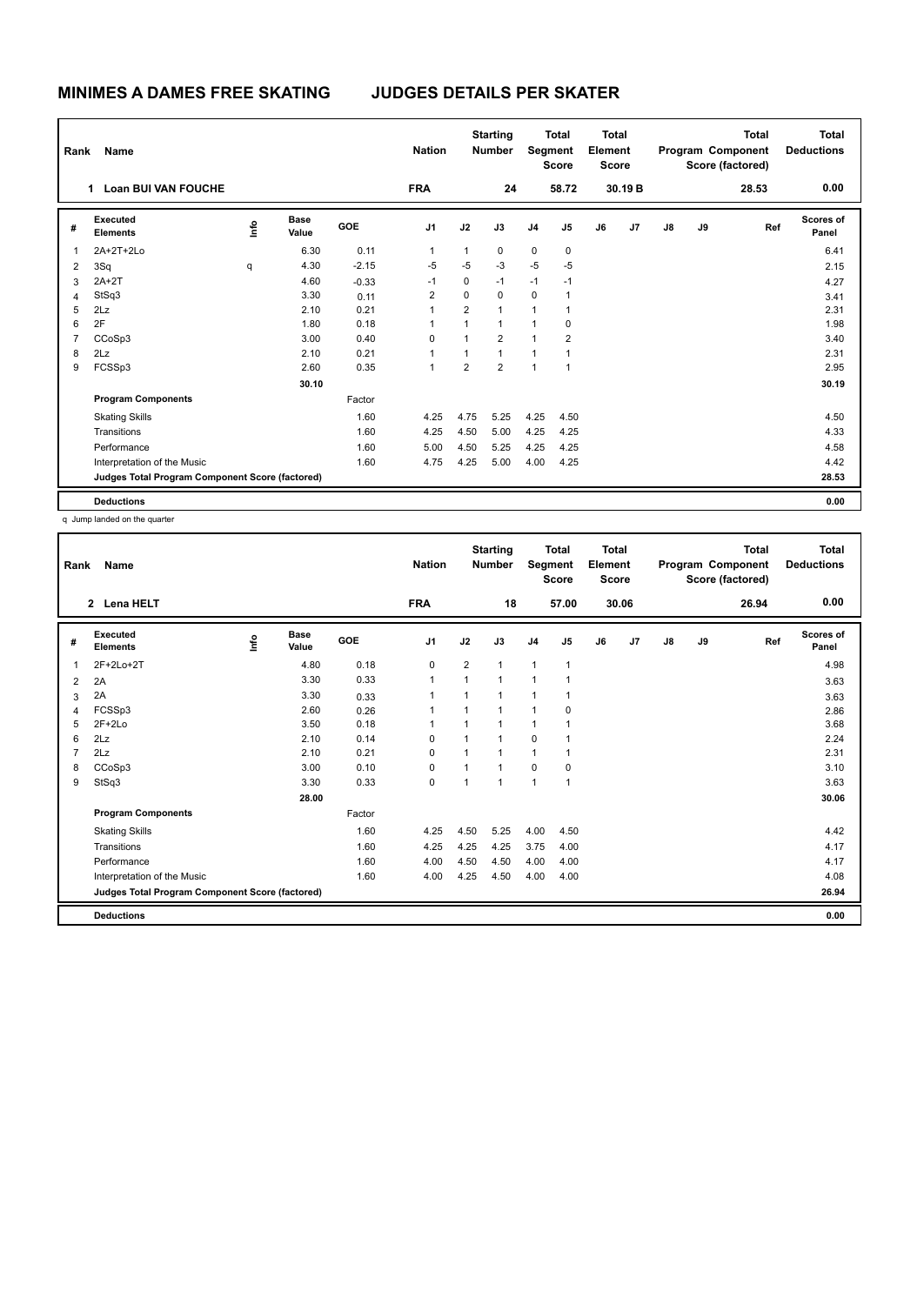| Rank           | Name                                            |      |                      |         | <b>Nation</b>  |                | <b>Starting</b><br><b>Number</b> |                | <b>Total</b><br>Segment<br><b>Score</b> | <b>Total</b><br>Element<br><b>Score</b> |         |               |    | <b>Total</b><br>Program Component<br>Score (factored)        | <b>Total</b><br><b>Deductions</b> |
|----------------|-------------------------------------------------|------|----------------------|---------|----------------|----------------|----------------------------------|----------------|-----------------------------------------|-----------------------------------------|---------|---------------|----|--------------------------------------------------------------|-----------------------------------|
|                | 3 Laura CERNEI                                  |      |                      |         | <b>FRA</b>     |                | 20                               |                | 56.12                                   |                                         | 29.42 B |               |    | 27.20                                                        | $-0.50$                           |
| #              | Executed<br><b>Elements</b>                     | lnfo | <b>Base</b><br>Value | GOE     | J <sub>1</sub> | J2             | J3                               | J <sub>4</sub> | J <sub>5</sub>                          | J6                                      | J7      | $\mathsf{J}8$ | J9 | Ref                                                          | <b>Scores of</b><br>Panel         |
| 1              | 3S                                              |      | 4.30                 | $-0.14$ | $-1$           | 1              | 0                                | $-1$           | 0                                       |                                         |         |               |    |                                                              | 4.16                              |
| 2              | 2A                                              |      | 3.30                 | 0.22    | 0              | $\mathbf{1}$   | $\mathbf{1}$                     | $\mathbf{1}$   | 0                                       |                                         |         |               |    |                                                              | 3.52                              |
| 3              | 2A                                              |      | 3.30                 | 0.22    | 0              | 1              | 1                                | 1              | 0                                       |                                         |         |               |    |                                                              | 3.52                              |
| 4              | 2Lz+2T+2T                                       |      | 4.70                 | 0.21    |                | 1              | 1                                | 1              | 1                                       |                                         |         |               |    |                                                              | 4.91                              |
| 5              | CCoSp3                                          |      | 3.00                 | 0.30    | $-2$           | $\overline{2}$ | $\mathbf{1}$                     | 1              | 1                                       |                                         |         |               |    |                                                              | 3.30                              |
| 6              | StSq2                                           |      | 2.60                 | 0.26    | $-2$           | $\mathbf{1}$   | 1                                | 1              | 1                                       |                                         |         |               |    |                                                              | 2.86                              |
| $\overline{7}$ | 2F                                              |      | 1.80                 | $-0.06$ | $-1$           | 0              | 0                                | $\mathbf 0$    | $-1$                                    |                                         |         |               |    |                                                              | 1.74                              |
| 8              | 2F                                              |      | 1.80                 | $-0.90$ | $-5$           | $-5$           | $-5$                             | $-5$           | $-5$                                    |                                         |         |               |    |                                                              | 0.90                              |
| 9              | FSSp3                                           |      | 2.60                 | $-0.09$ | 1              | 0              | $\mathbf 0$                      | $-1$           | $-1$                                    |                                         |         |               |    |                                                              | 2.51                              |
|                |                                                 |      | 27.40                |         |                |                |                                  |                |                                         |                                         |         |               |    |                                                              | 29.42                             |
|                | <b>Program Components</b>                       |      |                      | Factor  |                |                |                                  |                |                                         |                                         |         |               |    |                                                              |                                   |
|                | <b>Skating Skills</b>                           |      |                      | 1.60    | 4.25           | 4.75           | 5.00                             | 4.50           | 4.50                                    |                                         |         |               |    |                                                              | 4.58                              |
|                | Transitions                                     |      |                      | 1.60    | 3.25           | 4.25           | 4.50                             | 3.75           | 4.00                                    |                                         |         |               |    |                                                              | 4.00                              |
|                | Performance                                     |      |                      | 1.60    | 3.50           | 4.50           | 4.50                             | 3.75           | 4.25                                    |                                         |         |               |    |                                                              | 4.17                              |
|                | Interpretation of the Music                     |      |                      | 1.60    | 3.00           | 4.50           | 4.75                             | 4.00           | 4.25                                    |                                         |         |               |    |                                                              | 4.25                              |
|                | Judges Total Program Component Score (factored) |      |                      |         |                |                |                                  |                |                                         |                                         |         |               |    |                                                              | 27.20                             |
|                | <b>Deductions</b>                               |      | Falls:               | $-0.50$ |                |                |                                  |                |                                         |                                         |         |               |    |                                                              | $-0.50$                           |
|                |                                                 |      |                      |         |                |                |                                  |                |                                         |                                         |         |               |    |                                                              |                                   |
| Rank           | Name                                            |      |                      |         | <b>Nation</b>  |                | <b>Starting</b><br><b>Number</b> |                | <b>Total</b><br>Segment<br><b>Score</b> | <b>Total</b><br>Element<br><b>Score</b> |         |               |    | <b>Total</b><br><b>Program Component</b><br>Score (factored) | <b>Total</b><br><b>Deductions</b> |

| Rank | name                                            |           |                      |         | nation         |                | number         |                | əegment<br><b>Score</b> | Element<br><b>Score</b> |       |               |    | Program Component<br>Score (factored) | <b>Deauctions</b>  |
|------|-------------------------------------------------|-----------|----------------------|---------|----------------|----------------|----------------|----------------|-------------------------|-------------------------|-------|---------------|----|---------------------------------------|--------------------|
|      | 4 Alexandra BAUSSERON                           |           |                      |         | <b>FRA</b>     |                | 21             |                | 55.89                   |                         | 27.89 |               |    | 28.00                                 | 0.00               |
| #    | <b>Executed</b><br><b>Elements</b>              | ١nf٥      | <b>Base</b><br>Value | GOE     | J <sub>1</sub> | J2             | J3             | J <sub>4</sub> | J <sub>5</sub>          | J6                      | J7    | $\mathsf{J}8$ | J9 | Ref                                   | Scores of<br>Panel |
| 1    | $2A+2T$                                         |           | 4.60                 | $-0.11$ | 0              | 1              | $\mathbf 0$    | $-1$           | $-1$                    |                         |       |               |    |                                       | 4.49               |
| 2    | 2F                                              |           | 1.80                 | 0.18    | $\overline{2}$ | $\overline{1}$ | 1              | 1              | 1                       |                         |       |               |    |                                       | 1.98               |
| 3    | 2F                                              |           | 1.80                 | 0.18    |                | 1              |                |                | 1                       |                         |       |               |    |                                       | 1.98               |
| 4    | 2A<                                             | $\hat{~}$ | 2.64                 | $-0.53$ | $-2$           | $-2$           | $-2$           | $-2$           | $-3$                    |                         |       |               |    |                                       | 2.11               |
| 5    | FCSSp3                                          |           | 2.60                 | 0.26    |                | $\overline{2}$ |                | 1              | 0                       |                         |       |               |    |                                       | 2.86               |
| 6    | 2Lz                                             |           | 2.10                 | 0.21    |                | 1              |                |                |                         |                         |       |               |    |                                       | 2.31               |
| 7    | CCoSp3                                          |           | 3.00                 | 0.00    | $-1$           | $\overline{2}$ |                | 0              | $-1$                    |                         |       |               |    |                                       | 3.00               |
| 8    | 2Lz+2T+2Lo                                      |           | 5.10                 | 0.21    | 0              | 1              |                | 1              | 1                       |                         |       |               |    |                                       | 5.31               |
| 9    | StSq3                                           |           | 3.30                 | 0.55    | $\overline{2}$ | $\overline{1}$ | $\overline{1}$ | $\overline{2}$ | $\overline{2}$          |                         |       |               |    |                                       | 3.85               |
|      |                                                 |           | 26.94                |         |                |                |                |                |                         |                         |       |               |    |                                       | 27.89              |
|      | <b>Program Components</b>                       |           |                      | Factor  |                |                |                |                |                         |                         |       |               |    |                                       |                    |
|      | <b>Skating Skills</b>                           |           |                      | 1.60    | 4.00           | 4.50           | 5.25           | 4.25           | 4.25                    |                         |       |               |    |                                       | 4.33               |
|      | Transitions                                     |           |                      | 1.60    | 4.50           | 4.25           | 4.75           | 4.00           | 3.75                    |                         |       |               |    |                                       | 4.25               |
|      | Performance                                     |           |                      | 1.60    | 4.50           | 4.50           | 5.25           | 4.25           | 4.25                    |                         |       |               |    |                                       | 4.42               |
|      | Interpretation of the Music                     |           |                      | 1.60    | 4.50           | 4.50           | 5.00           | 4.50           | 4.00                    |                         |       |               |    |                                       | 4.50               |
|      | Judges Total Program Component Score (factored) |           |                      |         |                |                |                |                |                         |                         |       |               |    |                                       | 28.00              |
|      | <b>Deductions</b>                               |           |                      |         |                |                |                |                |                         |                         |       |               |    |                                       | 0.00               |

< Under-rotated jump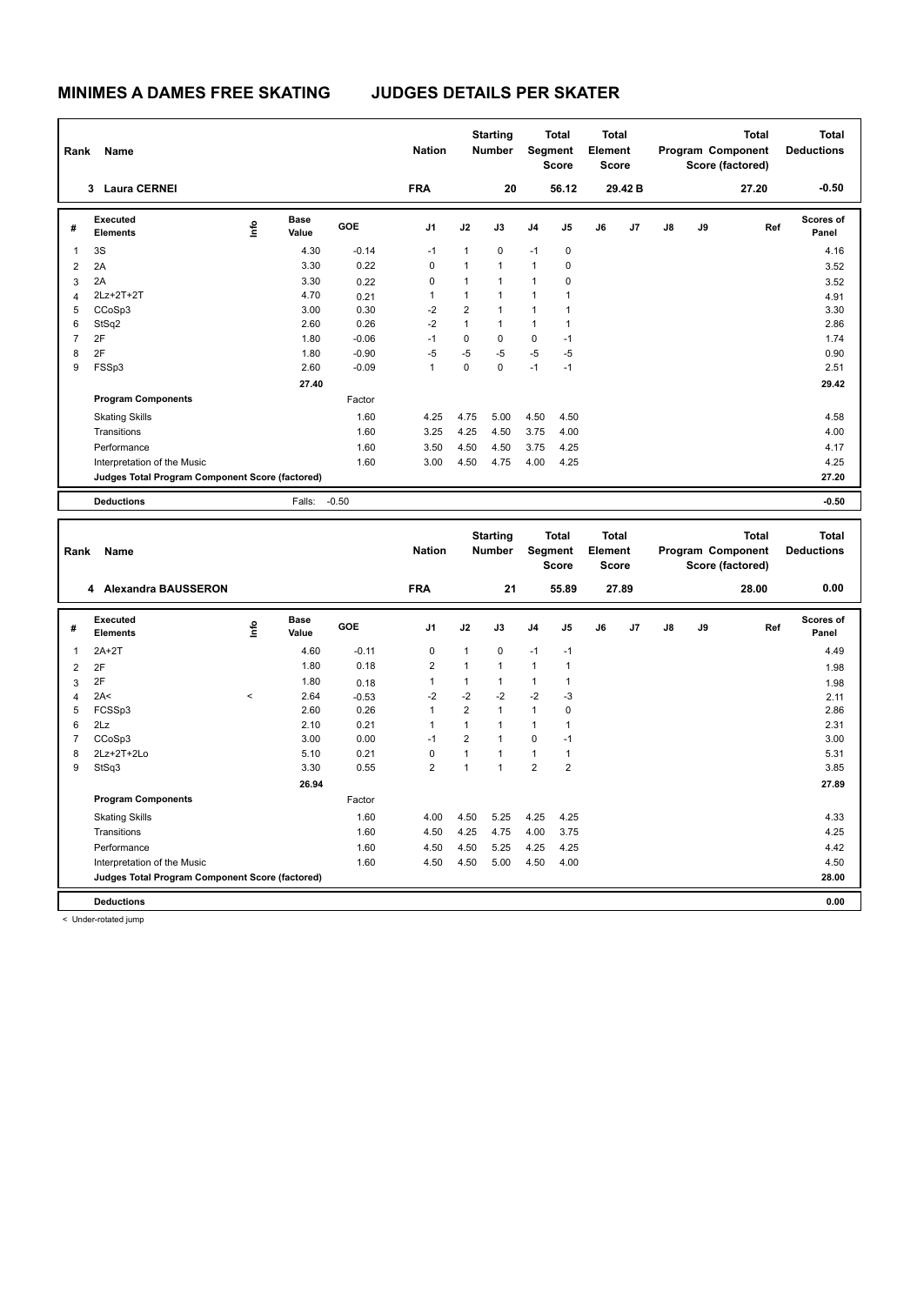| Rank           | Name                                            |      |                      |            | <b>Nation</b>  |                | <b>Starting</b><br><b>Number</b> | Segment        | <b>Total</b><br><b>Score</b> | <b>Total</b><br>Element<br><b>Score</b> |       |    |    | <b>Total</b><br>Program Component<br>Score (factored) | <b>Total</b><br><b>Deductions</b> |
|----------------|-------------------------------------------------|------|----------------------|------------|----------------|----------------|----------------------------------|----------------|------------------------------|-----------------------------------------|-------|----|----|-------------------------------------------------------|-----------------------------------|
|                | <b>Berenice VOUILLON</b><br>5                   |      |                      |            | <b>FRA</b>     |                | 17                               |                | 55.83                        |                                         | 28.50 |    |    | 27.33                                                 | 0.00                              |
| #              | Executed<br><b>Elements</b>                     | ١mfo | <b>Base</b><br>Value | <b>GOE</b> | J <sub>1</sub> | J2             | J3                               | J <sub>4</sub> | J <sub>5</sub>               | J6                                      | J7    | J8 | J9 | Ref                                                   | Scores of<br>Panel                |
| 1              | 2A                                              |      | 3.30                 | 0.33       | $\mathbf{1}$   | 1              | $\mathbf{1}$                     | $\mathbf{1}$   | $\overline{1}$               |                                         |       |    |    |                                                       | 3.63                              |
| $\overline{2}$ | $2Lz!+2T$                                       |      | 3.40                 | $-0.28$    | $-2$           | $-1$           | $-2$                             | $\mathbf 0$    | $-1$                         |                                         |       |    |    |                                                       | 3.12                              |
| 3              | 2F+2T+2Lo                                       |      | 4.80                 | 0.06       | 0              | 1              | $\mathbf{1}$                     | 0              | 0                            |                                         |       |    |    |                                                       | 4.86                              |
| $\overline{4}$ | 2A                                              |      | 3.30                 | 0.00       | 0              | 0              | $\mathbf{1}$                     | 0              | 0                            |                                         |       |    |    |                                                       | 3.30                              |
| 5              | FSSp3                                           |      | 2.60                 | 0.26       | 0              | 1              | $\mathbf{1}$                     | $\overline{2}$ | 1                            |                                         |       |    |    |                                                       | 2.86                              |
| 6              | StSq3                                           |      | 3.30                 | 0.33       | $\overline{2}$ | 1              | $\overline{1}$                   | 1              |                              |                                         |       |    |    |                                                       | 3.63                              |
| $\overline{7}$ | CCoSp3                                          |      | 3.00                 | 0.30       | $\mathbf 0$    | $\overline{2}$ | $\mathbf{1}$                     | $\mathbf{1}$   | $\overline{1}$               |                                         |       |    |    |                                                       | 3.30                              |
| 8              | 2Lz!                                            |      | 2.10                 | $-0.28$    | $-2$           | $-1$           | $-2$                             | $\mathbf 0$    | $-1$                         |                                         |       |    |    |                                                       | 1.82                              |
| 9              | 2F                                              |      | 1.80                 | 0.18       | $\mathbf{1}$   | $\mathbf{1}$   | $\mathbf{1}$                     | $\mathbf{1}$   | 0                            |                                         |       |    |    |                                                       | 1.98                              |
|                |                                                 |      | 27.60                |            |                |                |                                  |                |                              |                                         |       |    |    |                                                       | 28.50                             |
|                | <b>Program Components</b>                       |      |                      | Factor     |                |                |                                  |                |                              |                                         |       |    |    |                                                       |                                   |
|                | <b>Skating Skills</b>                           |      |                      | 1.60       | 4.00           | 4.50           | 5.25                             | 4.25           | 4.25                         |                                         |       |    |    |                                                       | 4.33                              |
|                | Transitions                                     |      |                      | 1.60       | 4.00           | 4.50           | 4.75                             | 4.00           | 4.25                         |                                         |       |    |    |                                                       | 4.25                              |
|                | Performance                                     |      |                      | 1.60       | 4.25           | 4.75           | 5.25                             | 4.00           | 4.00                         |                                         |       |    |    |                                                       | 4.33                              |
|                | Interpretation of the Music                     |      |                      | 1.60       | 4.00           | 4.50           | 5.00                             | 4.00           | 4.00                         |                                         |       |    |    |                                                       | 4.17                              |
|                | Judges Total Program Component Score (factored) |      |                      |            |                |                |                                  |                |                              |                                         |       |    |    |                                                       | 27.33                             |
|                | <b>Deductions</b>                               |      |                      |            |                |                |                                  |                |                              |                                         |       |    |    |                                                       | 0.00                              |

! Not clear edge

| Rank           | Name                                            |    |                      |         | <b>Nation</b>  |                | <b>Starting</b><br><b>Number</b> | Segment        | <b>Total</b><br><b>Score</b> | <b>Total</b><br>Element<br><b>Score</b> |       |               |    | <b>Total</b><br>Program Component<br>Score (factored) | <b>Total</b><br><b>Deductions</b> |
|----------------|-------------------------------------------------|----|----------------------|---------|----------------|----------------|----------------------------------|----------------|------------------------------|-----------------------------------------|-------|---------------|----|-------------------------------------------------------|-----------------------------------|
|                | <b>Clelia LIGET-LATUS</b><br>6                  |    |                      |         | <b>FRA</b>     |                | 19                               |                | 55.64                        |                                         | 28.18 |               |    | 27.46                                                 | 0.00                              |
| #              | Executed<br><b>Elements</b>                     | ۴٥ | <b>Base</b><br>Value | GOE     | J <sub>1</sub> | J2             | J3                               | J <sub>4</sub> | J5                           | J6                                      | J7    | $\mathsf{J}8$ | J9 | Ref                                                   | <b>Scores of</b><br>Panel         |
| 1              | 2A+2T+2T                                        |    | 5.90                 | $-0.33$ | $-1$           | $-1$           | $\mathbf 0$                      | $-1$           | $-1$                         |                                         |       |               |    |                                                       | 5.57                              |
| 2              | 2A                                              |    | 3.30                 | $-0.33$ | $-2$           | $-1$           | $-1$                             | $-1$           | $-1$                         |                                         |       |               |    |                                                       | 2.97                              |
| 3              | $2F+2Lo$                                        |    | 3.50                 | 0.12    | $\mathbf{1}$   | $\mathbf{1}$   | 0                                | $\mathbf{1}$   | 0                            |                                         |       |               |    |                                                       | 3.62                              |
| 4              | FSSp3                                           |    | 2.60                 | 0.17    | 0              | $\mathbf{1}$   | 1                                | $\mathbf{1}$   | 0                            |                                         |       |               |    |                                                       | 2.77                              |
| 5              | StSq3                                           |    | 3.30                 | 0.33    | $\overline{2}$ | 1              | 1                                | $-1$           | 1                            |                                         |       |               |    |                                                       | 3.63                              |
| 6              | 2F                                              |    | 1.80                 | 0.18    | 1              | 1              | $\overline{1}$                   | $\mathbf{1}$   |                              |                                         |       |               |    |                                                       | 1.98                              |
| $\overline{7}$ | 2Lz                                             |    | 2.10                 | 0.07    | $\mathbf 0$    | $\Omega$       | 1                                | $\overline{1}$ | 0                            |                                         |       |               |    |                                                       | 2.17                              |
| 8              | 2Lo                                             |    | 1.70                 | 0.17    | 1              | 1              | 1                                | $\mathbf{1}$   | 1                            |                                         |       |               |    |                                                       | 1.87                              |
| 9              | CCoSp3                                          |    | 3.00                 | 0.60    | $\overline{2}$ | $\overline{2}$ | $\overline{2}$                   | $\overline{2}$ | $\overline{2}$               |                                         |       |               |    |                                                       | 3.60                              |
|                |                                                 |    | 27.20                |         |                |                |                                  |                |                              |                                         |       |               |    |                                                       | 28.18                             |
|                | <b>Program Components</b>                       |    |                      | Factor  |                |                |                                  |                |                              |                                         |       |               |    |                                                       |                                   |
|                | <b>Skating Skills</b>                           |    |                      | 1.60    | 4.25           | 4.25           | 5.00                             | 4.00           | 4.25                         |                                         |       |               |    |                                                       | 4.25                              |
|                | Transitions                                     |    |                      | 1.60    | 3.50           | 4.25           | 4.75                             | 4.00           | 4.00                         |                                         |       |               |    |                                                       | 4.08                              |
|                | Performance                                     |    |                      | 1.60    | 4.75           | 4.50           | 5.25                             | 4.50           | 4.25                         |                                         |       |               |    |                                                       | 4.58                              |
|                | Interpretation of the Music                     |    |                      | 1.60    | 3.50           | 4.50           | 4.75                             | 4.00           | 4.25                         |                                         |       |               |    |                                                       | 4.25                              |
|                | Judges Total Program Component Score (factored) |    |                      |         |                |                |                                  |                |                              |                                         |       |               |    |                                                       | 27.46                             |
|                | <b>Deductions</b>                               |    |                      |         |                |                |                                  |                |                              |                                         |       |               |    |                                                       | 0.00                              |
|                |                                                 |    |                      |         |                |                |                                  |                |                              |                                         |       |               |    |                                                       |                                   |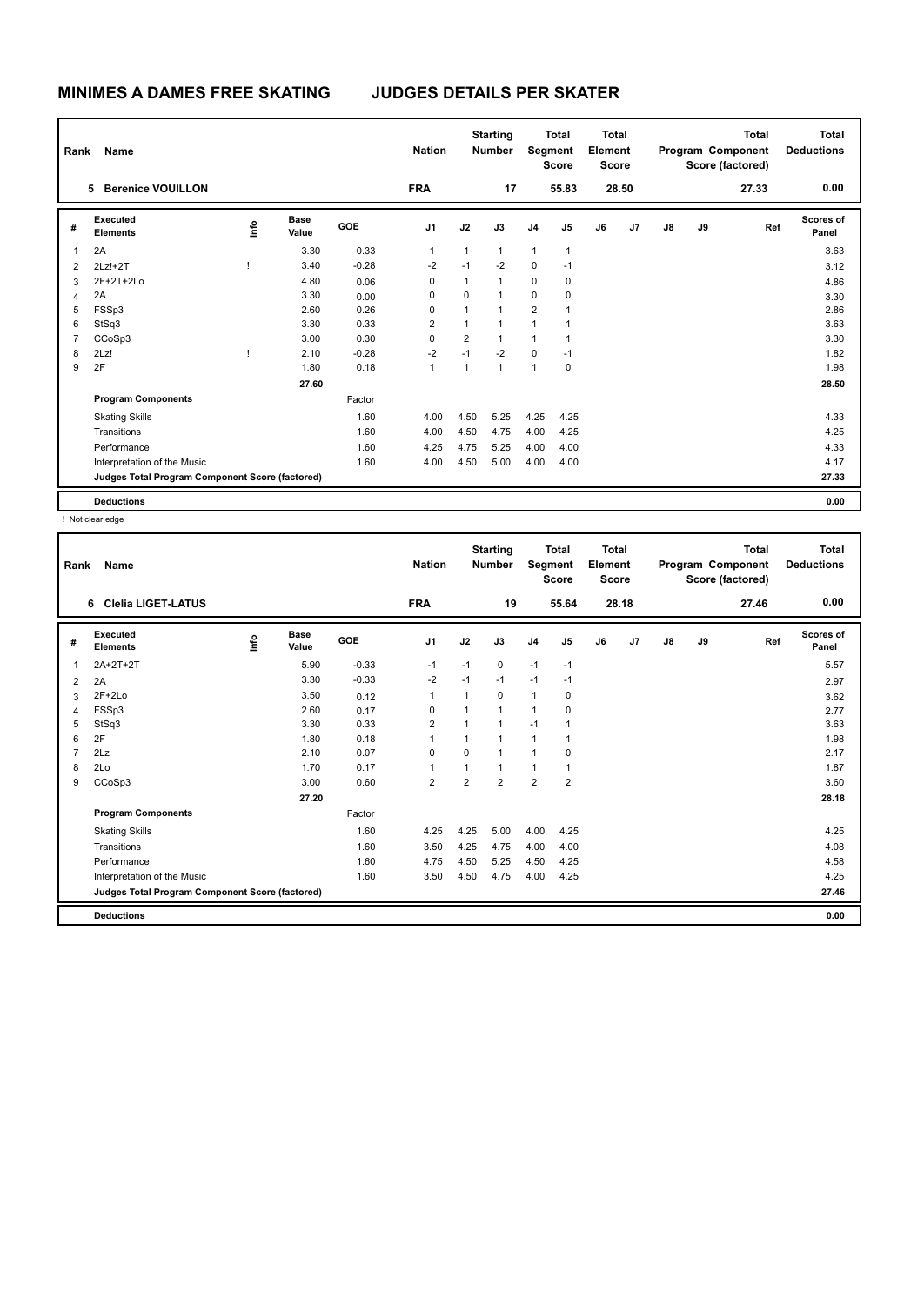| Rank           | Name                                            |                                  |                      |            | <b>Nation</b>  |                | <b>Starting</b><br><b>Number</b> | Segment        | <b>Total</b><br><b>Score</b> | <b>Total</b><br>Element<br><b>Score</b> |         |    |    | <b>Total</b><br>Program Component<br>Score (factored) | <b>Total</b><br><b>Deductions</b> |
|----------------|-------------------------------------------------|----------------------------------|----------------------|------------|----------------|----------------|----------------------------------|----------------|------------------------------|-----------------------------------------|---------|----|----|-------------------------------------------------------|-----------------------------------|
|                | 7 Lison AGRAPART                                |                                  |                      |            | <b>FRA</b>     |                | 12                               |                | 54.86                        |                                         | 30.83 B |    |    | 24.53                                                 | $-0.50$                           |
| #              | Executed<br><b>Elements</b>                     | $\mathop{\mathsf{Irr}}\nolimits$ | <b>Base</b><br>Value | <b>GOE</b> | J <sub>1</sub> | J2             | J3                               | J <sub>4</sub> | J <sub>5</sub>               | J6                                      | J7      | J8 | J9 | Ref                                                   | Scores of<br>Panel                |
| $\overline{1}$ | 3F                                              |                                  | 5.30                 | $-0.71$    | $-2$           | $-1$           | $-2$                             | $-1$           | $-1$                         |                                         |         |    |    |                                                       | 4.59                              |
| 2              | 2A+1Eu+3Sq                                      | q                                | 8.10                 | $-2.15$    | $-5$           | $-5$           | $-4$                             | $-5$           | $-5$                         |                                         |         |    |    |                                                       | 5.95                              |
| 3              | 2A                                              |                                  | 3.30                 | $-0.99$    | $-3$           | $-3$           | $-2$                             | $-3$           | $-3$                         |                                         |         |    |    |                                                       | 2.31                              |
| 4              | FSSp3                                           |                                  | 2.60                 | $-0.17$    | $-2$           | 0              | 0                                | $\mathbf 0$    | $-2$                         |                                         |         |    |    |                                                       | 2.43                              |
| 5              | StSq2                                           |                                  | 2.60                 | 0.17       | $\overline{2}$ | $\overline{1}$ | $\mathbf{1}$                     | $\Omega$       | 0                            |                                         |         |    |    |                                                       | 2.77                              |
| 6              | $2Lz+2T$                                        |                                  | 3.40                 | $-0.21$    | $-1$           | $-1$           | $-1$                             | $-1$           | $-1$                         |                                         |         |    |    |                                                       | 3.19                              |
| $\overline{7}$ | 2Lz                                             |                                  | 2.10                 | 0.21       | $\mathbf{1}$   | 1              | $\mathbf{1}$                     | $\mathbf{1}$   | $\overline{1}$               |                                         |         |    |    |                                                       | 2.31                              |
| 8              | 2F                                              |                                  | 1.80                 | 0.18       | 1              | 1              | $\overline{1}$                   | $\mathbf{1}$   | 0                            |                                         |         |    |    |                                                       | 1.98                              |
| 9              | CCoSp3                                          |                                  | 3.00                 | 0.30       | 1              | 4              | $\overline{ }$                   | $\overline{2}$ | $\overline{1}$               |                                         |         |    |    |                                                       | 3.30                              |
|                |                                                 |                                  | 32.20                |            |                |                |                                  |                |                              |                                         |         |    |    |                                                       | 30.83                             |
|                | <b>Program Components</b>                       |                                  |                      | Factor     |                |                |                                  |                |                              |                                         |         |    |    |                                                       |                                   |
|                | <b>Skating Skills</b>                           |                                  |                      | 1.60       | 4.00           | 4.50           | 5.00                             | 4.25           | 4.25                         |                                         |         |    |    |                                                       | 4.33                              |
|                | Transitions                                     |                                  |                      | 1.60       | 3.25           | 4.00           | 4.50                             | 3.25           | 3.50                         |                                         |         |    |    |                                                       | 3.58                              |
|                | Performance                                     |                                  |                      | 1.60       | 3.75           | 3.75           | 4.75                             | 3.75           | 3.50                         |                                         |         |    |    |                                                       | 3.75                              |
|                | Interpretation of the Music                     |                                  |                      | 1.60       | 3.50           | 4.00           | 4.50                             | 3.50           | 3.50                         |                                         |         |    |    |                                                       | 3.67                              |
|                | Judges Total Program Component Score (factored) |                                  |                      |            |                |                |                                  |                |                              |                                         |         |    |    |                                                       | 24.53                             |
|                | <b>Deductions</b>                               |                                  | Falls:               | $-0.50$    |                |                |                                  |                |                              |                                         |         |    |    |                                                       | $-0.50$                           |

q Jump landed on the quarter

| Rank | Name                                            |         |                      |         | <b>Nation</b>  |                | <b>Starting</b><br><b>Number</b> | Segment        | <b>Total</b><br><b>Score</b> | <b>Total</b><br>Element<br><b>Score</b> |         |               |    | <b>Total</b><br>Program Component<br>Score (factored) | <b>Total</b><br><b>Deductions</b> |
|------|-------------------------------------------------|---------|----------------------|---------|----------------|----------------|----------------------------------|----------------|------------------------------|-----------------------------------------|---------|---------------|----|-------------------------------------------------------|-----------------------------------|
|      | <b>Mila BERTSCH</b><br>8                        |         |                      |         | <b>FRA</b>     |                | 23                               |                | 53.88                        |                                         | 28.35 B |               |    | 26.53                                                 | $-1.00$                           |
| #    | Executed<br><b>Elements</b>                     | ۴٥      | <b>Base</b><br>Value | GOE     | J <sub>1</sub> | J2             | J3                               | J <sub>4</sub> | J5                           | J6                                      | J7      | $\mathsf{J}8$ | J9 | Ref                                                   | Scores of<br>Panel                |
| 1    | 2A                                              |         | 3.30                 | 0.33    | 1              | $\overline{2}$ | $\mathbf 1$                      | $\mathbf{1}$   | 1                            |                                         |         |               |    |                                                       | 3.63                              |
| 2    | 3S<                                             | $\prec$ | 3.44                 | $-1.72$ | $-5$           | $-5$           | $-5$                             | -5             | $-5$                         |                                         |         |               |    |                                                       | 1.72                              |
| 3    | FCSSp3                                          |         | 2.60                 | 0.17    | 0              | $\overline{2}$ | 1                                | $\mathbf{1}$   | 0                            |                                         |         |               |    |                                                       | 2.77                              |
| 4    | 2F+2T+2Lo                                       |         | 4.80                 | 0.12    | 0              | 1              | $\mathbf 1$                      | 1              | 0                            |                                         |         |               |    |                                                       | 4.92                              |
| 5    | 2A                                              |         | 3.30                 | $-1.65$ | $-5$           | $-5$           | $-5$                             | $-5$           | $-5$                         |                                         |         |               |    |                                                       | 1.65                              |
| 6    | StSq3                                           |         | 3.30                 | 0.44    | $\Omega$       | $\overline{2}$ | 1                                | $\mathbf{1}$   | $\overline{2}$               |                                         |         |               |    |                                                       | 3.74                              |
|      | 2Lz                                             |         | 2.10                 | 0.14    | $\Omega$       | 1              | 1                                | $\mathbf{1}$   | 0                            |                                         |         |               |    |                                                       | 2.24                              |
| 8    | $2F+2T$                                         |         | 3.10                 | 0.18    | 0              | 1              |                                  | $\mathbf{1}$   |                              |                                         |         |               |    |                                                       | 3.28                              |
| 9    | CCoSp3                                          |         | 3.00                 | 0.40    | $\mathbf 0$    | $\overline{2}$ | $\overline{2}$                   | $\mathbf{1}$   | 1                            |                                         |         |               |    |                                                       | 3.40                              |
|      |                                                 |         | 28.94                |         |                |                |                                  |                |                              |                                         |         |               |    |                                                       | 28.35                             |
|      | <b>Program Components</b>                       |         |                      | Factor  |                |                |                                  |                |                              |                                         |         |               |    |                                                       |                                   |
|      | <b>Skating Skills</b>                           |         |                      | 1.60    | 4.00           | 4.75           | 5.00                             | 4.25           | 4.25                         |                                         |         |               |    |                                                       | 4.42                              |
|      | Transitions                                     |         |                      | 1.60    | 3.25           | 4.25           | 4.50                             | 3.75           | 4.00                         |                                         |         |               |    |                                                       | 4.00                              |
|      | Performance                                     |         |                      | 1.60    | 4.00           | 4.25           | 4.50                             | 4.00           | 3.75                         |                                         |         |               |    |                                                       | 4.08                              |
|      | Interpretation of the Music                     |         |                      | 1.60    | 3.75           | 4.50           | 4.75                             | 3.75           | 4.00                         |                                         |         |               |    |                                                       | 4.08                              |
|      | Judges Total Program Component Score (factored) |         |                      |         |                |                |                                  |                |                              |                                         |         |               |    |                                                       | 26.53                             |
|      | <b>Deductions</b>                               |         | Falls:               | $-1.00$ |                |                |                                  |                |                              |                                         |         |               |    |                                                       | $-1.00$                           |

< Under-rotated jump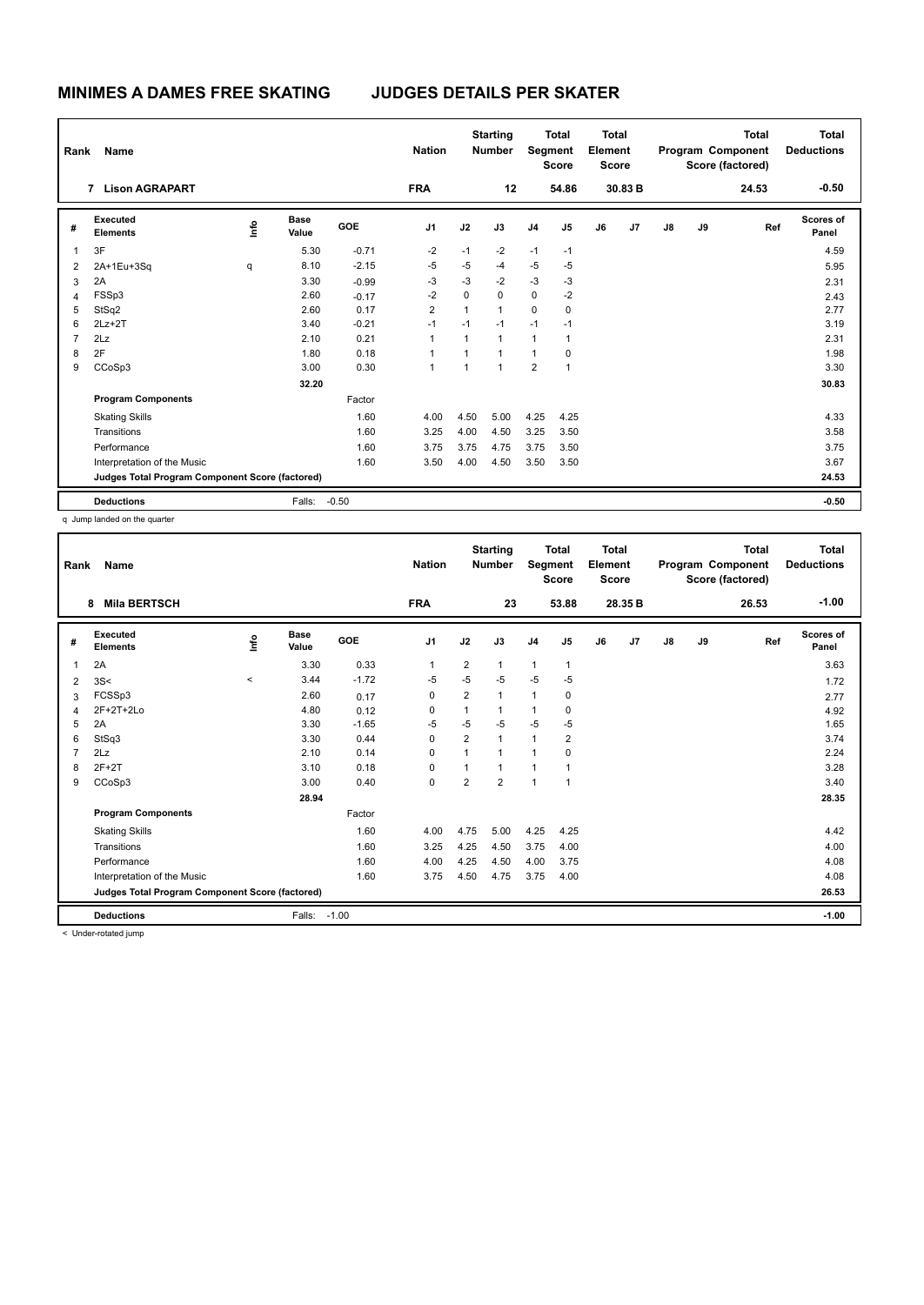| Rank           | Name                                            |      |                      |         | <b>Nation</b>  |                | <b>Starting</b><br><b>Number</b> |                | <b>Total</b><br><b>Segment</b><br><b>Score</b> | <b>Total</b><br>Element<br><b>Score</b> |         |    |    | <b>Total</b><br>Program Component<br>Score (factored) | <b>Total</b><br><b>Deductions</b> |
|----------------|-------------------------------------------------|------|----------------------|---------|----------------|----------------|----------------------------------|----------------|------------------------------------------------|-----------------------------------------|---------|----|----|-------------------------------------------------------|-----------------------------------|
|                | <b>Ninon DAPOIGNY</b><br>9                      |      |                      |         | <b>FRA</b>     |                | 22                               |                | 53.86                                          |                                         | 30.02 B |    |    | 25.34                                                 | $-1.50$                           |
| #              | <b>Executed</b><br><b>Elements</b>              | lnfo | <b>Base</b><br>Value | GOE     | J <sub>1</sub> | J2             | J3                               | J <sub>4</sub> | J <sub>5</sub>                                 | J6                                      | J7      | J8 | J9 | Ref                                                   | <b>Scores of</b><br>Panel         |
| 1              | $3S+2T$                                         |      | 5.60                 | 0.29    | 0              | 1              | 0                                | $\mathbf{1}$   | $\mathbf{1}$                                   |                                         |         |    |    |                                                       | 5.89                              |
| $\overline{2}$ | 2A                                              |      | 3.30                 | $-1.65$ | $-5$           | $-5$           | $-5$                             | $-5$           | $-5$                                           |                                         |         |    |    |                                                       | 1.65                              |
| 3              | 3T                                              |      | 4.20                 | $-2.10$ | $-5$           | $-5$           | $-5$                             | $-5$           | $-5$                                           |                                         |         |    |    |                                                       | 2.10                              |
| $\overline{4}$ | FCSp3                                           |      | 2.80                 | 0.09    | $-1$           | $\mathbf{1}$   | $\mathbf 0$                      | $\mathbf{1}$   | 0                                              |                                         |         |    |    |                                                       | 2.89                              |
| 5              | 2A                                              |      | 3.30                 | $-0.44$ | $-2$           | $-1$           | 0                                | $-1$           | $-3$                                           |                                         |         |    |    |                                                       | 2.86                              |
| 6              | 3S                                              |      | 4.30                 | $-2.15$ | $-5$           | $-5$           | $-5$                             | $-5$           | $-5$                                           |                                         |         |    |    |                                                       | 2.15                              |
| $\overline{7}$ | 2Lz+1Eu+2S                                      |      | 3.90                 | 0.07    | 1              | $\mathbf{1}$   | $\Omega$                         | $\Omega$       | $\mathbf 0$                                    |                                         |         |    |    |                                                       | 3.97                              |
| 8              | StSq3                                           |      | 3.30                 | 0.11    | 0              | 1              | $\mathbf{1}$                     | 0              | 0                                              |                                         |         |    |    |                                                       | 3.41                              |
| 9              | CCoSp3                                          |      | 3.00                 | 0.10    | 0              | $\overline{1}$ | $\mathbf 0$                      | $\mathbf 0$    | 1                                              |                                         |         |    |    |                                                       | 3.10                              |
|                |                                                 |      | 33.70                |         |                |                |                                  |                |                                                |                                         |         |    |    |                                                       | 30.02                             |
|                | <b>Program Components</b>                       |      |                      | Factor  |                |                |                                  |                |                                                |                                         |         |    |    |                                                       |                                   |
|                | <b>Skating Skills</b>                           |      |                      | 1.60    | 4.25           | 4.50           | 5.25                             | 4.50           | 4.00                                           |                                         |         |    |    |                                                       | 4.42                              |
|                | Transitions                                     |      |                      | 1.60    | 3.75           | 4.25           | 4.25                             | 3.75           | 3.75                                           |                                         |         |    |    |                                                       | 3.92                              |
|                | Performance                                     |      |                      | 1.60    | 3.75           | 3.75           | 4.50                             | 3.75           | 3.75                                           |                                         |         |    |    |                                                       | 3.75                              |
|                | Interpretation of the Music                     |      |                      | 1.60    | 3.50           | 4.00           | 4.50                             | 3.50           | 3.75                                           |                                         |         |    |    |                                                       | 3.75                              |
|                | Judges Total Program Component Score (factored) |      |                      |         |                |                |                                  |                |                                                |                                         |         |    |    |                                                       | 25.34                             |
|                | <b>Deductions</b>                               |      | Falls: -1.50         |         |                |                |                                  |                |                                                |                                         |         |    |    |                                                       | $-1.50$                           |
|                |                                                 |      |                      |         |                |                |                                  |                |                                                |                                         |         |    |    |                                                       |                                   |
| Rank           | Name                                            |      |                      |         | <b>Nation</b>  |                | <b>Starting</b><br><b>Number</b> |                | <b>Total</b><br><b>Segment</b><br><b>Score</b> | Total<br>Element<br>Score               |         |    |    | <b>Total</b><br>Program Component<br>Score (factored) | <b>Total</b><br><b>Deductions</b> |

|                | <b>Sasha SAJINOVIC</b><br>10                    |      |                      |            | <b>FRA</b>     |              | 15             |                | 52.48          |    | 26.48 |               |    | 26.00 | 0.00                      |
|----------------|-------------------------------------------------|------|----------------------|------------|----------------|--------------|----------------|----------------|----------------|----|-------|---------------|----|-------|---------------------------|
| #              | Executed<br><b>Elements</b>                     | lnfo | <b>Base</b><br>Value | <b>GOE</b> | J <sub>1</sub> | J2           | J3             | J <sub>4</sub> | J5             | J6 | J7    | $\mathsf{J}8$ | J9 | Ref   | <b>Scores of</b><br>Panel |
| 1              | 2F+2T+2Lo                                       |      | 4.80                 | 0.18       | $\mathbf 0$    | 1            | $\mathbf{1}$   | $\mathbf{1}$   | $\overline{1}$ |    |       |               |    |       | 4.98                      |
| 2              | $2A+1T$                                         |      | 3.70                 | $-0.66$    | $-2$           | $-1$         | $-2$           | $-2$           | $-2$           |    |       |               |    |       | 3.04                      |
| 3              | 2A                                              |      | 3.30                 | 0.11       | $\overline{1}$ | $\mathbf{1}$ | $\mathbf 0$    | $\mathbf 0$    | 0              |    |       |               |    |       | 3.41                      |
| 4              | CCoSp3                                          |      | 3.00                 | 0.30       | 0              |              | $\overline{1}$ | $\mathbf{1}$   | и              |    |       |               |    |       | 3.30                      |
| 5              | 2F                                              |      | 1.80                 | 0.18       | $\mathbf 0$    |              | $\overline{1}$ | 1              |                |    |       |               |    |       | 1.98                      |
| 6              | 2Lz                                             |      | 2.10                 | 0.07       | 0              |              | $\mathbf{1}$   | 0              | 0              |    |       |               |    |       | 2.17                      |
| $\overline{7}$ | 2Lz                                             |      | 2.10                 | 0.14       | 0              | 1            | $\mathbf{1}$   | $\mathbf{1}$   | 0              |    |       |               |    |       | 2.24                      |
| 8              | FCSSp2V                                         |      | 1.73                 | 0.00       | $\mathbf 0$    |              | $\Omega$       | $\Omega$       | $-1$           |    |       |               |    |       | 1.73                      |
| 9              | StSq3                                           |      | 3.30                 | 0.33       | 0              | 1            | $\overline{1}$ | $\mathbf{1}$   | $\overline{2}$ |    |       |               |    |       | 3.63                      |
|                |                                                 |      | 25.83                |            |                |              |                |                |                |    |       |               |    |       | 26.48                     |
|                | <b>Program Components</b>                       |      |                      | Factor     |                |              |                |                |                |    |       |               |    |       |                           |
|                | <b>Skating Skills</b>                           |      |                      | 1.60       | 4.00           | 4.50         | 4.75           | 4.00           | 4.25           |    |       |               |    |       | 4.25                      |
|                | Transitions                                     |      |                      | 1.60       | 3.75           | 4.25         | 4.50           | 3.50           | 4.00           |    |       |               |    |       | 4.00                      |
|                | Performance                                     |      |                      | 1.60       | 4.00           | 4.00         | 4.75           | 4.00           | 4.00           |    |       |               |    |       | 4.00                      |
|                | Interpretation of the Music                     |      |                      | 1.60       | 3.75           | 4.25         | 4.75           | 4.00           | 3.75           |    |       |               |    |       | 4.00                      |
|                | Judges Total Program Component Score (factored) |      |                      |            |                |              |                |                |                |    |       |               |    |       | 26.00                     |
|                | <b>Deductions</b>                               |      |                      |            |                |              |                |                |                |    |       |               |    |       | 0.00                      |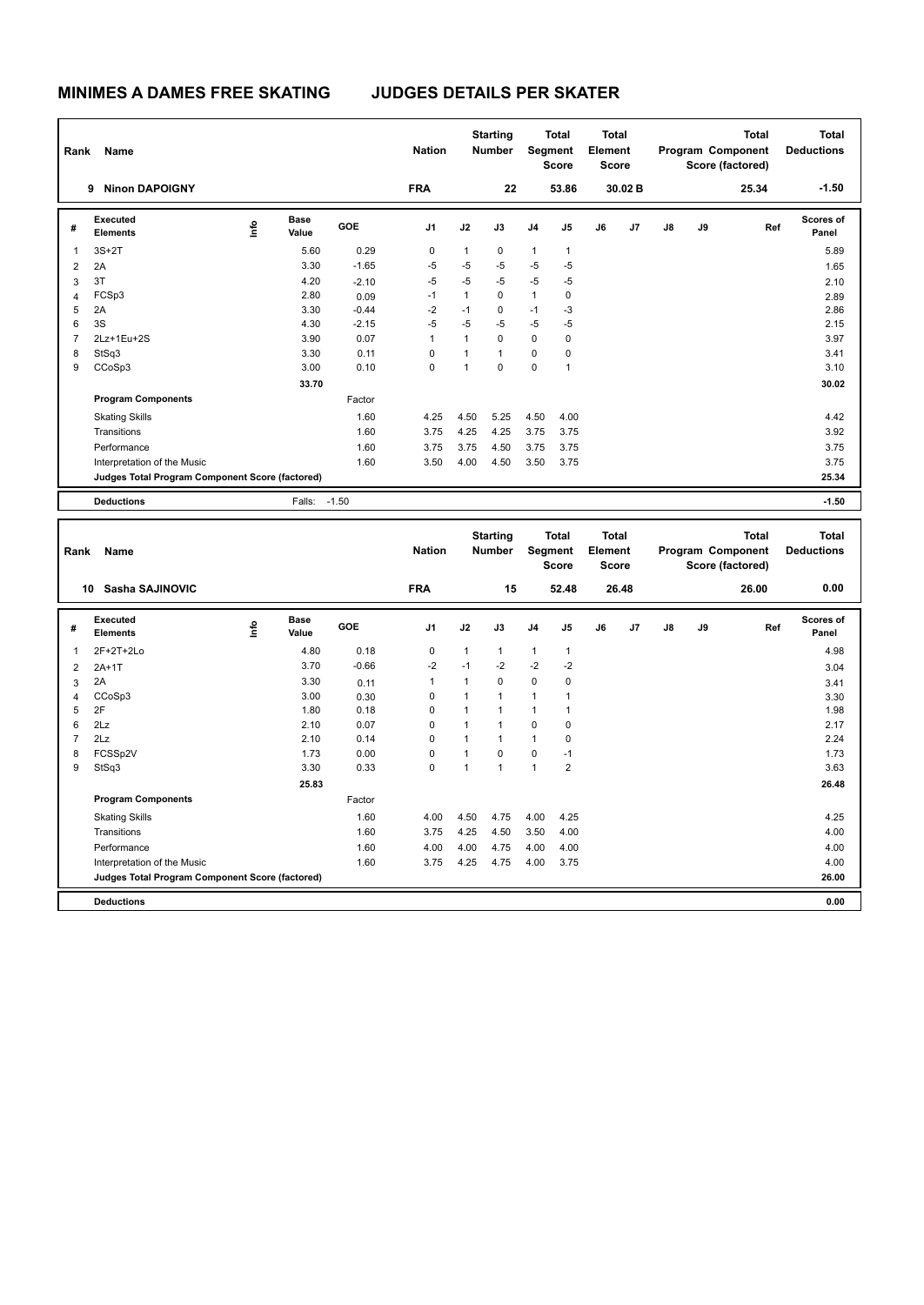| Rank           | Name                                            |                          |                      |         | <b>Nation</b>  |                | <b>Starting</b><br><b>Number</b> |                | <b>Total</b><br>Segment<br><b>Score</b> | <b>Total</b><br>Element<br><b>Score</b> |       |    |    | <b>Total</b><br>Program Component<br>Score (factored) | <b>Total</b><br><b>Deductions</b> |
|----------------|-------------------------------------------------|--------------------------|----------------------|---------|----------------|----------------|----------------------------------|----------------|-----------------------------------------|-----------------------------------------|-------|----|----|-------------------------------------------------------|-----------------------------------|
| 11             | <b>Audrey MONTIEL</b>                           |                          |                      |         | <b>FRA</b>     |                | 14                               |                | 51.66                                   |                                         | 25.49 |    |    | 26.67                                                 | $-0.50$                           |
| #              | Executed<br><b>Elements</b>                     | lnfo                     | <b>Base</b><br>Value | GOE     | J <sub>1</sub> | J2             | J3                               | J <sub>4</sub> | J <sub>5</sub>                          | J6                                      | J7    | J8 | J9 | Ref                                                   | Scores of<br>Panel                |
| 1              | 2F+2T+2T                                        |                          | 4.40                 | 0.00    | 0              | 0              | $\mathbf{1}$                     | $\pmb{0}$      | 0                                       |                                         |       |    |    |                                                       | 4.40                              |
| 2              | 2A<                                             | $\overline{\phantom{a}}$ | 2.64                 | $-1.32$ | $-5$           | $-5$           | $-5$                             | $-5$           | $-5$                                    |                                         |       |    |    |                                                       | 1.32                              |
| 3              | 2Lz+2Lo                                         |                          | 3.80                 | 0.00    | $-1$           | $\Omega$       | $\mathbf{1}$                     | 0              | 0                                       |                                         |       |    |    |                                                       | 3.80                              |
| 4              | CCoSp3                                          |                          | 3.00                 | 0.40    | 1              | $\mathbf{1}$   |                                  | $\overline{2}$ | $\overline{2}$                          |                                         |       |    |    |                                                       | 3.40                              |
| 5              | 2Lz                                             |                          | 2.10                 | 0.14    | 0              | 1              |                                  | $\overline{1}$ | 0                                       |                                         |       |    |    |                                                       | 2.24                              |
| 6              | 2Lo                                             |                          | 1.70                 | 0.11    | 0              | 1              |                                  | 1              | 0                                       |                                         |       |    |    |                                                       | 1.81                              |
| $\overline{7}$ | StSq3                                           |                          | 3.30                 | 0.44    | $\overline{2}$ | $\mathbf{1}$   | $\overline{1}$                   | 1              | $\overline{2}$                          |                                         |       |    |    |                                                       | 3.74                              |
| 8              | 2F                                              |                          | 1.80                 | 0.12    | 0              | 1              | 1                                | 1              | 0                                       |                                         |       |    |    |                                                       | 1.92                              |
| 9              | FSSp3                                           |                          | 2.60                 | 0.26    | 1              | $\overline{2}$ | $\overline{1}$                   | $\overline{ }$ | 1                                       |                                         |       |    |    |                                                       | 2.86                              |
|                |                                                 |                          | 25.34                |         |                |                |                                  |                |                                         |                                         |       |    |    |                                                       | 25.49                             |
|                | <b>Program Components</b>                       |                          |                      | Factor  |                |                |                                  |                |                                         |                                         |       |    |    |                                                       |                                   |
|                | <b>Skating Skills</b>                           |                          |                      | 1.60    | 3.50           | 4.25           | 5.00                             | 3.75           | 4.00                                    |                                         |       |    |    |                                                       | 4.00                              |
|                | Transitions                                     |                          |                      | 1.60    | 3.75           | 4.25           | 4.50                             | 3.25           | 3.75                                    |                                         |       |    |    |                                                       | 3.92                              |
|                | Performance                                     |                          |                      | 1.60    | 4.50           | 4.50           | 5.25                             | 4.00           | 4.00                                    |                                         |       |    |    |                                                       | 4.33                              |
|                | Interpretation of the Music                     |                          |                      | 1.60    | 4.50           | 4.50           | 5.00                             | 4.00           | 4.25                                    |                                         |       |    |    |                                                       | 4.42                              |
|                | Judges Total Program Component Score (factored) |                          |                      |         |                |                |                                  |                |                                         |                                         |       |    |    |                                                       | 26.67                             |
|                | <b>Deductions</b>                               |                          | Falls:               | $-0.50$ |                |                |                                  |                |                                         |                                         |       |    |    |                                                       | $-0.50$                           |

< Under-rotated jump

| Rank | Name                                            |         |                      |            | <b>Nation</b>  |              | <b>Starting</b><br><b>Number</b> |                | <b>Total</b><br>Segment<br><b>Score</b> | <b>Total</b><br>Element<br><b>Score</b> |       |               |    | Total<br>Program Component<br>Score (factored) | <b>Total</b><br><b>Deductions</b> |
|------|-------------------------------------------------|---------|----------------------|------------|----------------|--------------|----------------------------------|----------------|-----------------------------------------|-----------------------------------------|-------|---------------|----|------------------------------------------------|-----------------------------------|
|      | <b>Lily-Rose LAGUERRE</b><br>12 <sup>12</sup>   |         |                      |            | <b>FRA</b>     |              | 13                               |                | 50.32                                   |                                         | 25.12 |               |    | 25.20                                          | 0.00                              |
| #    | Executed<br><b>Elements</b>                     | ١ifo    | <b>Base</b><br>Value | <b>GOE</b> | J <sub>1</sub> | J2           | J3                               | J <sub>4</sub> | J <sub>5</sub>                          | J6                                      | J7    | $\mathsf{J}8$ | J9 | Ref                                            | Scores of<br>Panel                |
|      | 2A<                                             | $\,<\,$ | 2.64                 | $-0.53$    | $-2$           | $-2$         | $-2$                             | $-2$           | $-2$                                    |                                         |       |               |    |                                                | 2.11                              |
| 2    | $2F+2T+2Lo$                                     |         | 4.80                 | 0.00       | $\Omega$       | $\Omega$     | $\Omega$                         | $\mathbf 0$    | 0                                       |                                         |       |               |    |                                                | 4.80                              |
| 3    | $2Lz + 2T$                                      |         | 3.40                 | 0.07       | 0              | 1            | $\Omega$                         | $\mathbf{1}$   | 0                                       |                                         |       |               |    |                                                | 3.47                              |
|      | CCoSp3                                          |         | 3.00                 | 0.30       | 0              | $\mathbf{1}$ | $\overline{1}$                   | $\mathbf{1}$   | 1                                       |                                         |       |               |    |                                                | 3.30                              |
| 5    | 2F                                              |         | 1.80                 | 0.18       | 0              | $\mathbf{1}$ | 1                                | $\mathbf{1}$   | 1                                       |                                         |       |               |    |                                                | 1.98                              |
| 6    | 2Lz                                             |         | 2.10                 | 0.14       | $\Omega$       | 1            | $\overline{1}$                   | $\mathbf 0$    | 1                                       |                                         |       |               |    |                                                | 2.24                              |
|      | FSSp3                                           |         | 2.60                 | 0.17       | 1              | 1            | $\Omega$                         | $\mathbf{1}$   | 0                                       |                                         |       |               |    |                                                | 2.77                              |
| 8    | StSq2                                           |         | 2.60                 | 0.09       | $\overline{1}$ | 1            | $\Omega$                         | $\mathbf 0$    | 0                                       |                                         |       |               |    |                                                | 2.69                              |
| 9    | 2Lo                                             |         | 1.70                 | 0.06       | 0              | 1            | $\overline{1}$                   | $\mathbf 0$    | $\mathbf 0$                             |                                         |       |               |    |                                                | 1.76                              |
|      |                                                 |         | 24.64                |            |                |              |                                  |                |                                         |                                         |       |               |    |                                                | 25.12                             |
|      | <b>Program Components</b>                       |         |                      | Factor     |                |              |                                  |                |                                         |                                         |       |               |    |                                                |                                   |
|      | <b>Skating Skills</b>                           |         |                      | 1.60       | 3.50           | 4.25         | 4.75                             | 3.75           | 4.00                                    |                                         |       |               |    |                                                | 4.00                              |
|      | Transitions                                     |         |                      | 1.60       | 3.25           | 4.00         | 4.50                             | 3.50           | 3.75                                    |                                         |       |               |    |                                                | 3.75                              |
|      | Performance                                     |         |                      | 1.60       | 3.50           | 4.25         | 4.75                             | 4.00           | 3.75                                    |                                         |       |               |    |                                                | 4.00                              |
|      | Interpretation of the Music                     |         |                      | 1.60       | 3.25           | 4.25         | 4.50                             | 3.75           | 4.00                                    |                                         |       |               |    |                                                | 4.00                              |
|      | Judges Total Program Component Score (factored) |         |                      |            |                |              |                                  |                |                                         |                                         |       |               |    |                                                | 25.20                             |
|      | <b>Deductions</b>                               |         |                      |            |                |              |                                  |                |                                         |                                         |       |               |    |                                                | 0.00                              |
|      |                                                 |         |                      |            |                |              |                                  |                |                                         |                                         |       |               |    |                                                |                                   |

< Under-rotated jump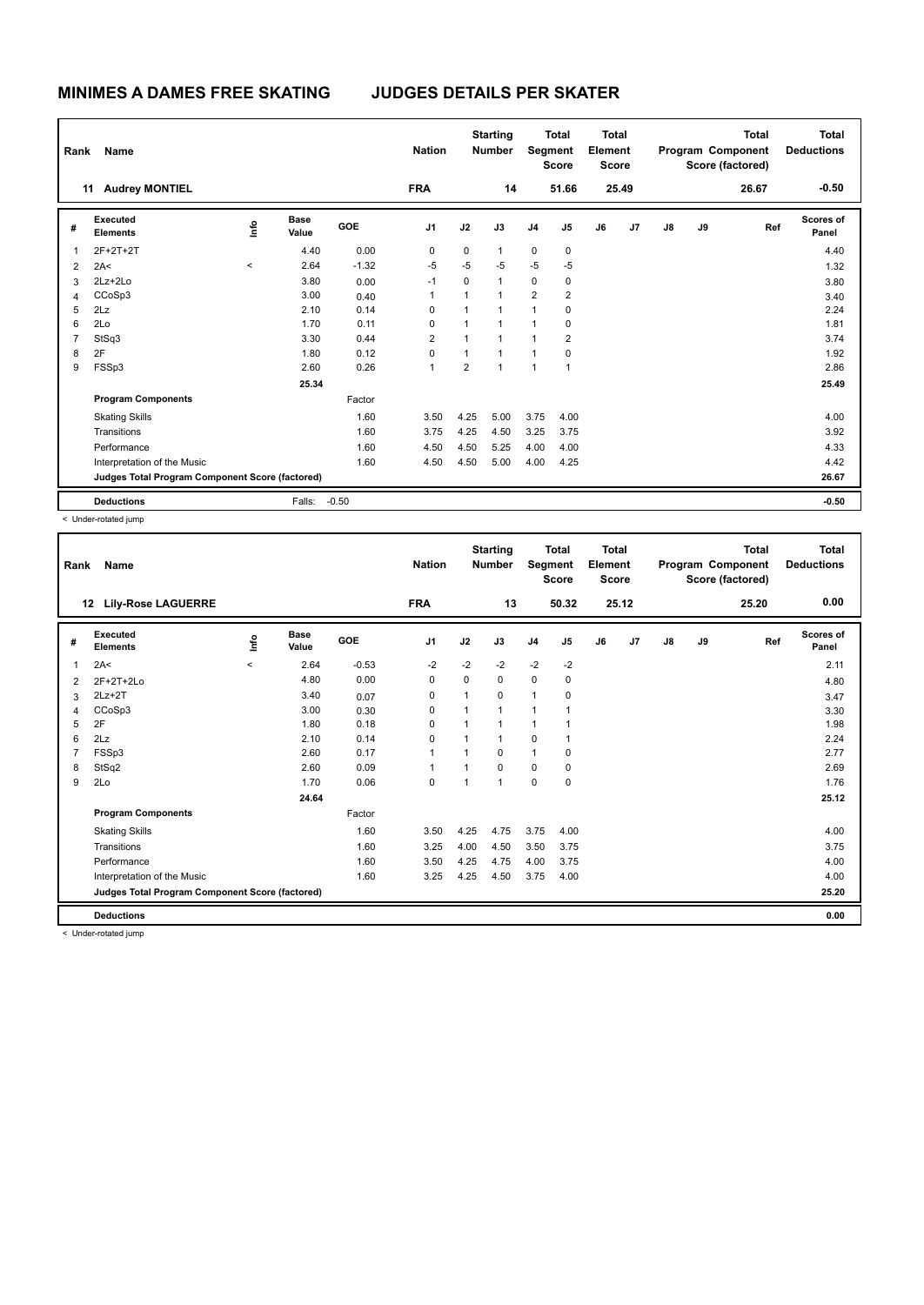| Rank           | Name                                            |         |                      |         | <b>Nation</b>  |                | <b>Starting</b><br><b>Number</b> | Segment        | <b>Total</b><br><b>Score</b> | <b>Total</b><br>Element<br><b>Score</b> |       |               |    | <b>Total</b><br>Program Component<br>Score (factored) | <b>Total</b><br><b>Deductions</b> |
|----------------|-------------------------------------------------|---------|----------------------|---------|----------------|----------------|----------------------------------|----------------|------------------------------|-----------------------------------------|-------|---------------|----|-------------------------------------------------------|-----------------------------------|
|                | 13<br><b>Louane WOLFF</b>                       |         |                      |         | <b>FRA</b>     |                | 4                                |                | 46.74                        |                                         | 23.23 |               |    | 24.01                                                 | $-0.50$                           |
| #              | Executed<br><b>Elements</b>                     | lnfo    | <b>Base</b><br>Value | GOE     | J <sub>1</sub> | J2             | J3                               | J <sub>4</sub> | J5                           | J6                                      | J7    | $\mathsf{J}8$ | J9 | Ref                                                   | Scores of<br>Panel                |
| 1              | 2A<                                             | $\,<\,$ | 2.64                 | $-1.32$ | $-5$           | $-5$           | $-5$                             | $-5$           | $-5$                         |                                         |       |               |    |                                                       | 1.32                              |
| 2              | 2F!+1T                                          |         | 2.20                 | $-0.24$ | $-2$           | $-1$           | $-2$                             | $-1$           | $-1$                         |                                         |       |               |    |                                                       | 1.96                              |
| 3              | 2Lo+1Eu+2F                                      |         | 4.00                 | 0.06    | 0              | 1              | 0                                | $\mathbf{1}$   | 0                            |                                         |       |               |    |                                                       | 4.06                              |
| $\overline{4}$ | FSSp3                                           |         | 2.60                 | 0.00    | 0              | $\Omega$       | $\Omega$                         | $\Omega$       | 0                            |                                         |       |               |    |                                                       | 2.60                              |
| 5              | 2Lz                                             |         | 2.10                 | 0.21    | 1              | 1              | 1                                | $\mathbf{1}$   | 1                            |                                         |       |               |    |                                                       | 2.31                              |
| 6              | 2Lo                                             |         | 1.70                 | 0.11    | 0              | $\mathbf{1}$   |                                  | $\mathbf{1}$   | 0                            |                                         |       |               |    |                                                       | 1.81                              |
| $\overline{7}$ | 2Lz                                             |         | 2.10                 | 0.14    | 1              | $\mathbf{1}$   | $\overline{1}$                   | $\mathbf 0$    | 0                            |                                         |       |               |    |                                                       | 2.24                              |
| 8              | StSq3                                           |         | 3.30                 | 0.33    | 1              | $\overline{1}$ |                                  | $\mathbf{1}$   | 1                            |                                         |       |               |    |                                                       | 3.63                              |
| 9              | CCoSp3                                          |         | 3.00                 | 0.30    | 1              | $\mathbf{1}$   | $\overline{ }$                   | $\overline{2}$ | 1                            |                                         |       |               |    |                                                       | 3.30                              |
|                |                                                 |         | 23.64                |         |                |                |                                  |                |                              |                                         |       |               |    |                                                       | 23.23                             |
|                | <b>Program Components</b>                       |         |                      | Factor  |                |                |                                  |                |                              |                                         |       |               |    |                                                       |                                   |
|                | <b>Skating Skills</b>                           |         |                      | 1.60    | 3.50           | 4.25           | 4.50                             | 3.75           | 3.75                         |                                         |       |               |    |                                                       | 3.92                              |
|                | Transitions                                     |         |                      | 1.60    | 3.50           | 3.50           | 4.00                             | 4.00           | 3.75                         |                                         |       |               |    |                                                       | 3.75                              |
|                | Performance                                     |         |                      | 1.60    | 3.50           | 3.75           | 4.25                             | 3.75           | 3.50                         |                                         |       |               |    |                                                       | 3.67                              |
|                | Interpretation of the Music                     |         |                      | 1.60    | 3.75           | 3.75           | 4.00                             | 3.50           | 3.50                         |                                         |       |               |    |                                                       | 3.67                              |
|                | Judges Total Program Component Score (factored) |         |                      |         |                |                |                                  |                |                              |                                         |       |               |    |                                                       | 24.01                             |
|                | <b>Deductions</b>                               |         | Falls:               | $-0.50$ |                |                |                                  |                |                              |                                         |       |               |    |                                                       | $-0.50$                           |

< Under-rotated jump ! Not clear edge

| Rank           | Name                                            |      |                      |            | <b>Nation</b>  |              | <b>Starting</b><br><b>Number</b> | Segment        | <b>Total</b><br><b>Score</b> | Total<br>Element<br><b>Score</b> |       |               |    | <b>Total</b><br>Program Component<br>Score (factored) | Total<br><b>Deductions</b> |
|----------------|-------------------------------------------------|------|----------------------|------------|----------------|--------------|----------------------------------|----------------|------------------------------|----------------------------------|-------|---------------|----|-------------------------------------------------------|----------------------------|
|                | <b>Chloe SAUVAGE</b><br>14                      |      |                      |            | <b>FRA</b>     |              | 11                               |                | 46.65                        |                                  | 23.05 |               |    | 23.60                                                 | 0.00                       |
| #              | Executed<br><b>Elements</b>                     | ١ifo | <b>Base</b><br>Value | <b>GOE</b> | J <sub>1</sub> | J2           | J3                               | J <sub>4</sub> | J5                           | J6                               | J7    | $\mathsf{J}8$ | J9 | Ref                                                   | <b>Scores of</b><br>Panel  |
| 1              | 2A<<                                            | <<   | 1.10                 | $-0.33$    | $-3$           | $-3$         | $-3$                             | $-3$           | $-3$                         |                                  |       |               |    |                                                       | 0.77                       |
| 2              | $2F+2T+2Lo$                                     |      | 4.80                 | 0.06       | 0              | 1            | 0                                | $\mathbf{1}$   | 0                            |                                  |       |               |    |                                                       | 4.86                       |
| 3              | FCSSp3                                          |      | 2.60                 | 0.09       | $\mathbf{1}$   | $\mathbf{1}$ | $-1$                             | 0              | 0                            |                                  |       |               |    |                                                       | 2.69                       |
| 4              | StSq2                                           |      | 2.60                 | 0.26       | 1              | 1            | 1                                | $\mathbf 0$    | 1                            |                                  |       |               |    |                                                       | 2.86                       |
| 5              | 2Lo                                             |      | 1.70                 | 0.17       | $\Omega$       | 1            | $\overline{1}$                   | $\mathbf{1}$   | 1                            |                                  |       |               |    |                                                       | 1.87                       |
| 6              | $2Lz+2T$                                        |      | 3.40                 | 0.14       | 0              | 1            |                                  | $\mathbf{1}$   | 0                            |                                  |       |               |    |                                                       | 3.54                       |
| $\overline{7}$ | 2F                                              |      | 1.80                 | 0.06       | $\Omega$       | 1            | $\overline{1}$                   | 0              | 0                            |                                  |       |               |    |                                                       | 1.86                       |
| 8              | 2Lz                                             |      | 2.10                 | $-0.70$    | $-4$           | $-3$         | $-2$                             | $-4$           | $-3$                         |                                  |       |               |    |                                                       | 1.40                       |
| 9              | CCoSp3                                          |      | 3.00                 | 0.20       | $\mathbf 0$    | 1            | $\mathbf 1$                      | $\mathbf{1}$   | $-1$                         |                                  |       |               |    |                                                       | 3.20                       |
|                |                                                 |      | 23.10                |            |                |              |                                  |                |                              |                                  |       |               |    |                                                       | 23.05                      |
|                | <b>Program Components</b>                       |      |                      | Factor     |                |              |                                  |                |                              |                                  |       |               |    |                                                       |                            |
|                | <b>Skating Skills</b>                           |      |                      | 1.60       | 3.50           | 4.25         | 4.50                             | 3.50           | 4.00                         |                                  |       |               |    |                                                       | 3.92                       |
|                | Transitions                                     |      |                      | 1.60       | 2.75           | 3.50         | 4.00                             | 3.50           | 3.75                         |                                  |       |               |    |                                                       | 3.58                       |
|                | Performance                                     |      |                      | 1.60       | 3.00           | 4.00         | 4.50                             | 3.25           | 3.50                         |                                  |       |               |    |                                                       | 3.58                       |
|                | Interpretation of the Music                     |      |                      | 1.60       | 2.75           | 3.75         | 4.25                             | 3.75           | 3.50                         |                                  |       |               |    |                                                       | 3.67                       |
|                | Judges Total Program Component Score (factored) |      |                      |            |                |              |                                  |                |                              |                                  |       |               |    |                                                       | 23.60                      |
|                | <b>Deductions</b>                               |      |                      |            |                |              |                                  |                |                              |                                  |       |               |    |                                                       | 0.00                       |

<< Downgraded jump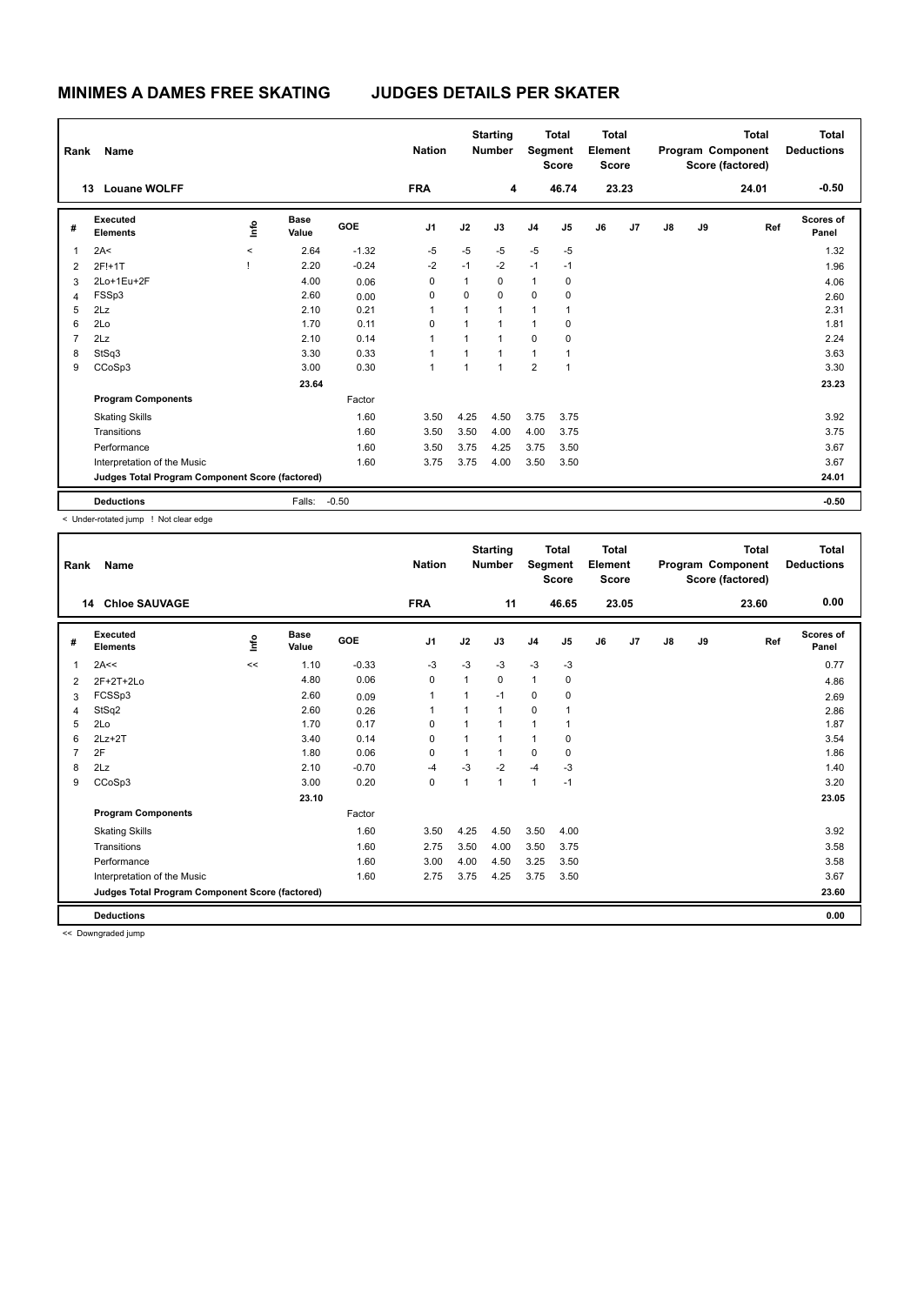| Rank           | Name                                            |         |                      |            | <b>Nation</b>  |                | <b>Starting</b><br><b>Number</b> | Segment        | <b>Total</b><br><b>Score</b> | <b>Total</b><br>Element<br><b>Score</b> |       |    |    | <b>Total</b><br>Program Component<br>Score (factored) | <b>Total</b><br><b>Deductions</b> |
|----------------|-------------------------------------------------|---------|----------------------|------------|----------------|----------------|----------------------------------|----------------|------------------------------|-----------------------------------------|-------|----|----|-------------------------------------------------------|-----------------------------------|
|                | Yasmeen YAJJOU<br>15                            |         |                      |            | <b>FRA</b>     |                | 10                               |                | 46.53                        |                                         | 23.03 |    |    | 24.00                                                 | $-0.50$                           |
| #              | Executed<br><b>Elements</b>                     | lnfo    | <b>Base</b><br>Value | <b>GOE</b> | J <sub>1</sub> | J2             | J3                               | J <sub>4</sub> | J5                           | J6                                      | J7    | J8 | J9 | Ref                                                   | Scores of<br>Panel                |
| 1              | 2A<<                                            | <<      | 1.10                 | $-0.55$    | $-5$           | $-5$           | $-5$                             | $-5$           | $-5$                         |                                         |       |    |    |                                                       | 0.55                              |
| $\overline{2}$ | 2F+2Loq+2T<                                     | $\prec$ | 4.54                 | $-0.60$    | $-4$           | $-5$           | $-2$                             | $-4$           | $-2$                         |                                         |       |    |    |                                                       | 3.94                              |
| 3              | 2Lz                                             |         | 2.10                 | 0.07       | $\Omega$       | 0              | $\mathbf{1}$                     | 0              | -1                           |                                         |       |    |    |                                                       | 2.17                              |
| 4              | StSq3                                           |         | 3.30                 | 0.11       | $\Omega$       | $\Omega$       | $\Omega$                         | 1              |                              |                                         |       |    |    |                                                       | 3.41                              |
| 5              | $2F+2T$                                         |         | 3.10                 | 0.00       | $\Omega$       | $\Omega$       | $\mathbf{1}$                     | 0              | $\Omega$                     |                                         |       |    |    |                                                       | 3.10                              |
| 6              | CCoSp3                                          |         | 3.00                 | 0.60       | $\overline{2}$ | $\overline{1}$ | $\overline{2}$                   | $\overline{2}$ | $\overline{2}$               |                                         |       |    |    |                                                       | 3.60                              |
| $\overline{7}$ | 2Lzq                                            | q       | 2.10                 | $-0.42$    | $-2$           | $-2$           | $-2$                             | $-2$           | $-2$                         |                                         |       |    |    |                                                       | 1.68                              |
| 8              | 2Lo                                             |         | 1.70                 | 0.11       | 1              | 1              | $\mathbf{1}$                     | $\mathbf 0$    | 0                            |                                         |       |    |    |                                                       | 1.81                              |
| 9              | FSSp3                                           |         | 2.60                 | 0.17       | $\Omega$       | 1              | $\mathbf 0$                      | $\overline{1}$ | $\overline{1}$               |                                         |       |    |    |                                                       | 2.77                              |
|                |                                                 |         | 23.54                |            |                |                |                                  |                |                              |                                         |       |    |    |                                                       | 23.03                             |
|                | <b>Program Components</b>                       |         |                      | Factor     |                |                |                                  |                |                              |                                         |       |    |    |                                                       |                                   |
|                | <b>Skating Skills</b>                           |         |                      | 1.60       | 3.50           | 4.00           | 4.50                             | 3.50           | 3.75                         |                                         |       |    |    |                                                       | 3.75                              |
|                | Transitions                                     |         |                      | 1.60       | 3.25           | 3.50           | 4.00                             | 3.25           | 3.50                         |                                         |       |    |    |                                                       | 3.42                              |
|                | Performance                                     |         |                      | 1.60       | 4.00           | 4.00           | 4.50                             | 3.50           | 4.00                         |                                         |       |    |    |                                                       | 4.00                              |
|                | Interpretation of the Music                     |         |                      | 1.60       | 3.25           | 4.00           | 4.25                             | 3.50           | 4.00                         |                                         |       |    |    |                                                       | 3.83                              |
|                | Judges Total Program Component Score (factored) |         |                      |            |                |                |                                  |                |                              |                                         |       |    |    |                                                       | 24.00                             |
|                | <b>Deductions</b>                               |         | Falls:               | $-0.50$    |                |                |                                  |                |                              |                                         |       |    |    |                                                       | $-0.50$                           |

< Under-rotated jump << Downgraded jump q Jump landed on the quarter

| Rank | Name                                            |                          |                      |         | <b>Nation</b>  |              | <b>Starting</b><br><b>Number</b> | Segment        | <b>Total</b><br><b>Score</b> | <b>Total</b><br>Element<br><b>Score</b> |         |    |    | <b>Total</b><br>Program Component<br>Score (factored) | Total<br><b>Deductions</b> |
|------|-------------------------------------------------|--------------------------|----------------------|---------|----------------|--------------|----------------------------------|----------------|------------------------------|-----------------------------------------|---------|----|----|-------------------------------------------------------|----------------------------|
| 16   | <b>Eloane CAPEAUMONT</b>                        |                          |                      |         | <b>FRA</b>     |              | 16                               |                | 46.51                        |                                         | 23.14 B |    |    | 23.87                                                 | $-0.50$                    |
| #    | Executed<br><b>Elements</b>                     | ١ifo                     | <b>Base</b><br>Value | GOE     | J <sub>1</sub> | J2           | J3                               | J <sub>4</sub> | J <sub>5</sub>               | J6                                      | J7      | J8 | J9 | Ref                                                   | Scores of<br>Panel         |
| 1    | 3S<                                             | $\overline{\phantom{0}}$ | 3.44                 | $-1.72$ | $-5$           | $-5$         | $-3$                             | $-5$           | $-5$                         |                                         |         |    |    |                                                       | 1.72                       |
| 2    | $2A+2T$                                         |                          | 4.60                 | 0.11    | 0              | 1            | 0                                | 1              | 0                            |                                         |         |    |    |                                                       | 4.71                       |
| 3    | CCoSp3                                          |                          | 3.00                 | 0.30    | 0              | 1            |                                  | $\overline{2}$ | $\mathbf 1$                  |                                         |         |    |    |                                                       | 3.30                       |
| 4    | 2Aq                                             | q                        | 3.30                 | $-1.65$ | $-5$           | $-5$         | $-5$                             | $-5$           | $-5$                         |                                         |         |    |    |                                                       | 1.65                       |
| 5    | 2Lz                                             |                          | 2.10                 | $-0.56$ | $-2$           | $-3$         | $-2$                             | $-3$           | $-3$                         |                                         |         |    |    |                                                       | 1.54                       |
| 6    | 2Lz                                             |                          | 2.10                 | $-0.70$ | $-4$           | $-3$         | $-3$                             | $-4$           | $-3$                         |                                         |         |    |    |                                                       | 1.40                       |
| 7    | StSq3                                           |                          | 3.30                 | 0.00    | 1              | $\Omega$     | 0                                | $\mathbf 0$    | $\mathbf 0$                  |                                         |         |    |    |                                                       | 3.30                       |
| 8    | 2F                                              |                          | 1.80                 | 0.12    | 1              | $\mathbf{1}$ | 0                                | 0              | 1                            |                                         |         |    |    |                                                       | 1.92                       |
| 9    | FCSSp3                                          |                          | 2.60                 | 0.00    | $\mathbf 0$    | $\Omega$     | $\Omega$                         | $\mathbf 0$    | $\mathbf 0$                  |                                         |         |    |    |                                                       | 2.60                       |
|      |                                                 |                          | 26.24                |         |                |              |                                  |                |                              |                                         |         |    |    |                                                       | 23.14                      |
|      | <b>Program Components</b>                       |                          |                      | Factor  |                |              |                                  |                |                              |                                         |         |    |    |                                                       |                            |
|      | <b>Skating Skills</b>                           |                          |                      | 1.60    | 3.75           | 4.25         | 4.75                             | 3.75           | 4.00                         |                                         |         |    |    |                                                       | 4.00                       |
|      | Transitions                                     |                          |                      | 1.60    | 3.50           | 3.75         | 4.50                             | 3.25           | 3.75                         |                                         |         |    |    |                                                       | 3.67                       |
|      | Performance                                     |                          |                      | 1.60    | 3.50           | 4.00         | 4.25                             | 3.50           | 3.50                         |                                         |         |    |    |                                                       | 3.67                       |
|      | Interpretation of the Music                     |                          |                      | 1.60    | 3.50           | 3.75         | 4.50                             | 3.50           | 3.50                         |                                         |         |    |    |                                                       | 3.58                       |
|      | Judges Total Program Component Score (factored) |                          |                      |         |                |              |                                  |                |                              |                                         |         |    |    |                                                       | 23.87                      |
|      | <b>Deductions</b>                               |                          | Falls:               | $-0.50$ |                |              |                                  |                |                              |                                         |         |    |    |                                                       | $-0.50$                    |
|      | Costume/Prop violation:                         |                          | $(1$ of $6)$         |         |                |              |                                  |                |                              |                                         |         |    |    |                                                       |                            |

< Under-rotated jump q Jump landed on the quarter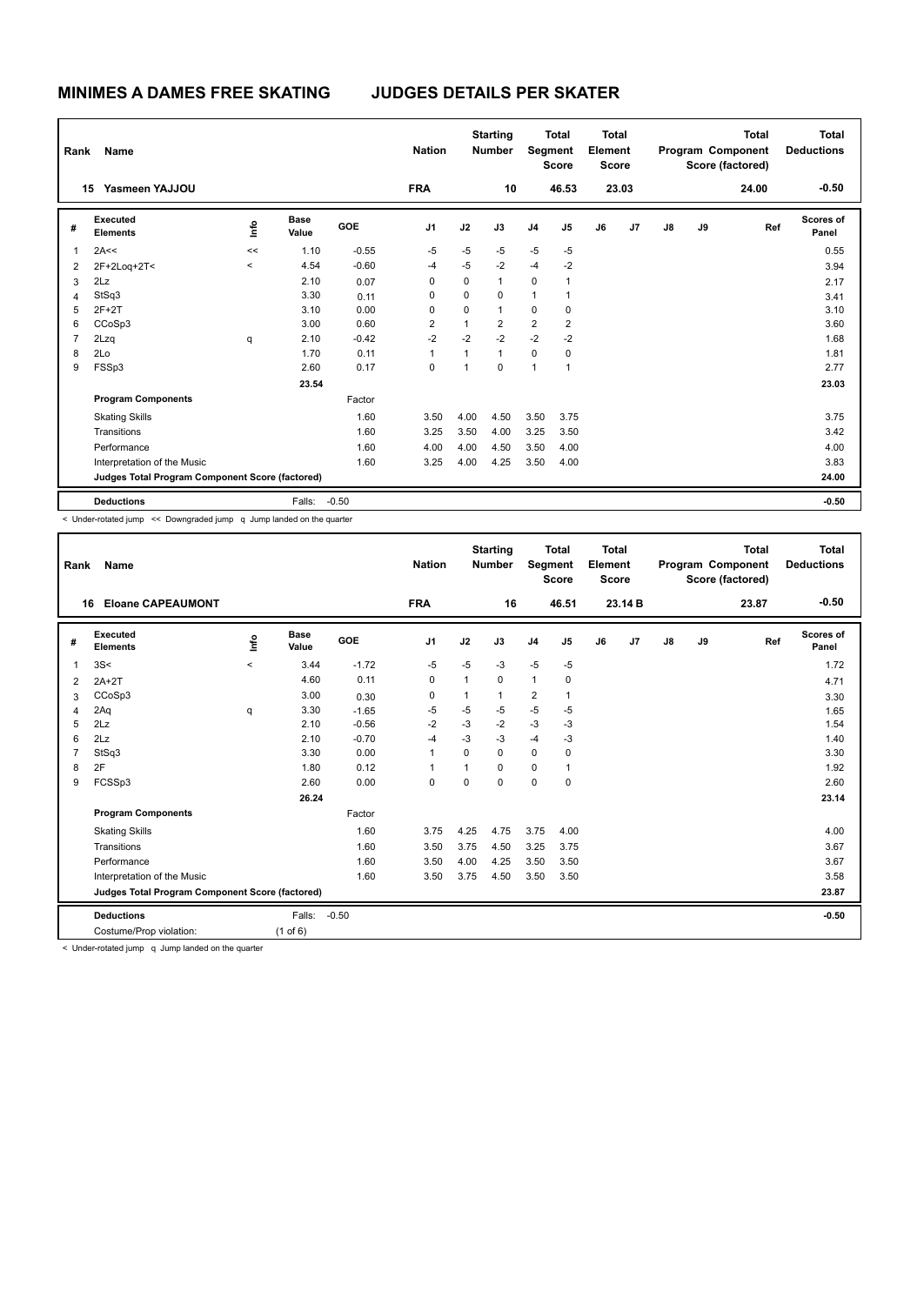| Rank           | Name                                            |      |                      |            | <b>Nation</b>  |              | <b>Starting</b><br><b>Number</b> | Segment        | <b>Total</b><br><b>Score</b> | <b>Total</b><br>Element<br><b>Score</b> |       |               |    | <b>Total</b><br>Program Component<br>Score (factored) | <b>Total</b><br><b>Deductions</b> |
|----------------|-------------------------------------------------|------|----------------------|------------|----------------|--------------|----------------------------------|----------------|------------------------------|-----------------------------------------|-------|---------------|----|-------------------------------------------------------|-----------------------------------|
|                | <b>Kirsten GHEBBARI</b><br>17                   |      |                      |            | <b>FRA</b>     |              | 5                                |                | 45.50                        |                                         | 22.03 |               |    | 23.47                                                 | 0.00                              |
| #              | Executed<br><b>Elements</b>                     | ١mfo | <b>Base</b><br>Value | <b>GOE</b> | J <sub>1</sub> | J2           | J3                               | J <sub>4</sub> | J5                           | J6                                      | J7    | $\mathsf{J}8$ | J9 | Ref                                                   | Scores of<br>Panel                |
| 1              | 2A<<                                            | <<   | 1.10                 | $-0.55$    | $-5$           | $-5$         | -3                               | $-5$           | $-5$                         |                                         |       |               |    |                                                       | 0.55                              |
| 2              | 2Aq                                             | q    | 3.30                 | $-1.54$    | $-5$           | $-5$         | $-3$                             | $-5$           | $-4$                         |                                         |       |               |    |                                                       | 1.76                              |
| 3              | FCSSp2V                                         |      | 1.73                 | $-0.06$    | $-2$           | $\mathbf{1}$ | $-1$                             | $\mathbf 0$    | 0                            |                                         |       |               |    |                                                       | 1.67                              |
| 4              | 2F+2Lo+2T                                       |      | 4.80                 | 0.06       | 0              | $\mathbf{1}$ | $\mathbf{1}$                     | 0              | 0                            |                                         |       |               |    |                                                       | 4.86                              |
| 5              | 2Lo                                             |      | 1.70                 | 0.11       | $\Omega$       | $\mathbf{1}$ | $\mathbf{1}$                     | $\mathbf{1}$   | 0                            |                                         |       |               |    |                                                       | 1.81                              |
| 6              | $2F+2T$                                         |      | 3.10                 | 0.12       | 0              | 1            | 1                                | $\mathbf{1}$   | 0                            |                                         |       |               |    |                                                       | 3.22                              |
| $\overline{7}$ | 2Lz                                             |      | 2.10                 | 0.00       | $\mathbf 0$    | $\mathbf{1}$ | $\Omega$                         | $\mathbf 0$    | $\mathbf 0$                  |                                         |       |               |    |                                                       | 2.10                              |
| 8              | CCoSp3                                          |      | 3.00                 | 0.20       | 0              |              | $\mathbf{1}$                     | $\mathbf 0$    | 1                            |                                         |       |               |    |                                                       | 3.20                              |
| 9              | StSq2                                           |      | 2.60                 | 0.26       | $\overline{2}$ | -1           | $\overline{1}$                   | 0              | $\overline{1}$               |                                         |       |               |    |                                                       | 2.86                              |
|                |                                                 |      | 23.43                |            |                |              |                                  |                |                              |                                         |       |               |    |                                                       | 22.03                             |
|                | <b>Program Components</b>                       |      |                      | Factor     |                |              |                                  |                |                              |                                         |       |               |    |                                                       |                                   |
|                | <b>Skating Skills</b>                           |      |                      | 1.60       | 3.75           | 4.25         | 4.75                             | 3.50           | 3.75                         |                                         |       |               |    |                                                       | 3.92                              |
|                | Transitions                                     |      |                      | 1.60       | 2.75           | 3.75         | 4.00                             | 3.00           | 3.50                         |                                         |       |               |    |                                                       | 3.42                              |
|                | Performance                                     |      |                      | 1.60       | 3.75           | 4.00         | 4.50                             | 3.25           | 3.50                         |                                         |       |               |    |                                                       | 3.75                              |
|                | Interpretation of the Music                     |      |                      | 1.60       | 3.50           | 3.50         | 4.75                             | 2.75           | 3.75                         |                                         |       |               |    |                                                       | 3.58                              |
|                | Judges Total Program Component Score (factored) |      |                      |            |                |              |                                  |                |                              |                                         |       |               |    |                                                       | 23.47                             |
|                | <b>Deductions</b>                               |      |                      |            |                |              |                                  |                |                              |                                         |       |               |    |                                                       | 0.00                              |

<< Downgraded jump q Jump landed on the quarter

| Rank | Name                                            |             |                      |         | <b>Nation</b>  |          | <b>Starting</b><br><b>Number</b> | Segment        | <b>Total</b><br><b>Score</b> | <b>Total</b><br>Element<br><b>Score</b> |       |               |    | <b>Total</b><br>Program Component<br>Score (factored) | <b>Total</b><br><b>Deductions</b> |
|------|-------------------------------------------------|-------------|----------------------|---------|----------------|----------|----------------------------------|----------------|------------------------------|-----------------------------------------|-------|---------------|----|-------------------------------------------------------|-----------------------------------|
| 18   | <b>Maelie Jude LEMAIRE</b>                      |             |                      |         | <b>FRA</b>     |          | 3                                |                | 45.11                        |                                         | 23.33 |               |    | 22.28                                                 | $-0.50$                           |
| #    | Executed<br><b>Elements</b>                     | <u>info</u> | <b>Base</b><br>Value | GOE     | J <sub>1</sub> | J2       | J3                               | J <sub>4</sub> | J <sub>5</sub>               | J6                                      | J7    | $\mathsf{J}8$ | J9 | Ref                                                   | <b>Scores of</b><br>Panel         |
| 1    | 2A<<                                            | <<          | 1.10                 | $-0.55$ | $-5$           | $-5$     | $-5$                             | $-5$           | $-5$                         |                                         |       |               |    |                                                       | 0.55                              |
| 2    | $2Lz+2T$                                        |             | 3.40                 | 0.07    | 0              | 1        | 1                                | $\mathbf 0$    | 0                            |                                         |       |               |    |                                                       | 3.47                              |
| 3    | FSSp3                                           |             | 2.60                 | 0.26    | 3              |          |                                  | 1              | 1                            |                                         |       |               |    |                                                       | 2.86                              |
| 4    | StSq2                                           |             | 2.60                 | 0.00    | 0              | $\Omega$ | 0                                | 0              | 1                            |                                         |       |               |    |                                                       | 2.60                              |
| 5    | $2F+2T+2Lo$                                     |             | 4.80                 | 0.06    | $\Omega$       | 1        | 0                                | 0              | 1                            |                                         |       |               |    |                                                       | 4.86                              |
| 6    | 2Lz                                             |             | 2.10                 | 0.07    | $\mathbf 0$    |          | 1                                | 0              | 0                            |                                         |       |               |    |                                                       | 2.17                              |
|      | 2Lo                                             |             | 1.70                 | 0.06    | $\mathbf 0$    |          | 1                                | $\mathbf 0$    | 0                            |                                         |       |               |    |                                                       | 1.76                              |
| 8    | 2F                                              |             | 1.80                 | 0.06    | $\mathbf 0$    |          | 1                                | 0              | 0                            |                                         |       |               |    |                                                       | 1.86                              |
| 9    | CCoSp3                                          |             | 3.00                 | 0.20    | $\overline{1}$ | 1        | 0                                | $\Omega$       | $\overline{2}$               |                                         |       |               |    |                                                       | 3.20                              |
|      |                                                 |             | 23.10                |         |                |          |                                  |                |                              |                                         |       |               |    |                                                       | 23.33                             |
|      | <b>Program Components</b>                       |             |                      | Factor  |                |          |                                  |                |                              |                                         |       |               |    |                                                       |                                   |
|      | <b>Skating Skills</b>                           |             |                      | 1.60    | 3.50           | 4.00     | 4.00                             | 3.25           | 3.50                         |                                         |       |               |    |                                                       | 3.67                              |
|      | Transitions                                     |             |                      | 1.60    | 2.75           | 3.50     | 3.25                             | 3.00           | 3.25                         |                                         |       |               |    |                                                       | 3.17                              |
|      | Performance                                     |             |                      | 1.60    | 4.00           | 3.75     | 3.75                             | 3.25           | 3.50                         |                                         |       |               |    |                                                       | 3.67                              |
|      | Interpretation of the Music                     |             |                      | 1.60    | 3.50           | 3.50     | 3.25                             | 3.25           | 3.50                         |                                         |       |               |    |                                                       | 3.42                              |
|      | Judges Total Program Component Score (factored) |             |                      |         |                |          |                                  |                |                              |                                         |       |               |    |                                                       | 22.28                             |
|      | <b>Deductions</b>                               |             | Falls:               | $-0.50$ |                |          |                                  |                |                              |                                         |       |               |    |                                                       | $-0.50$                           |

<< Downgraded jump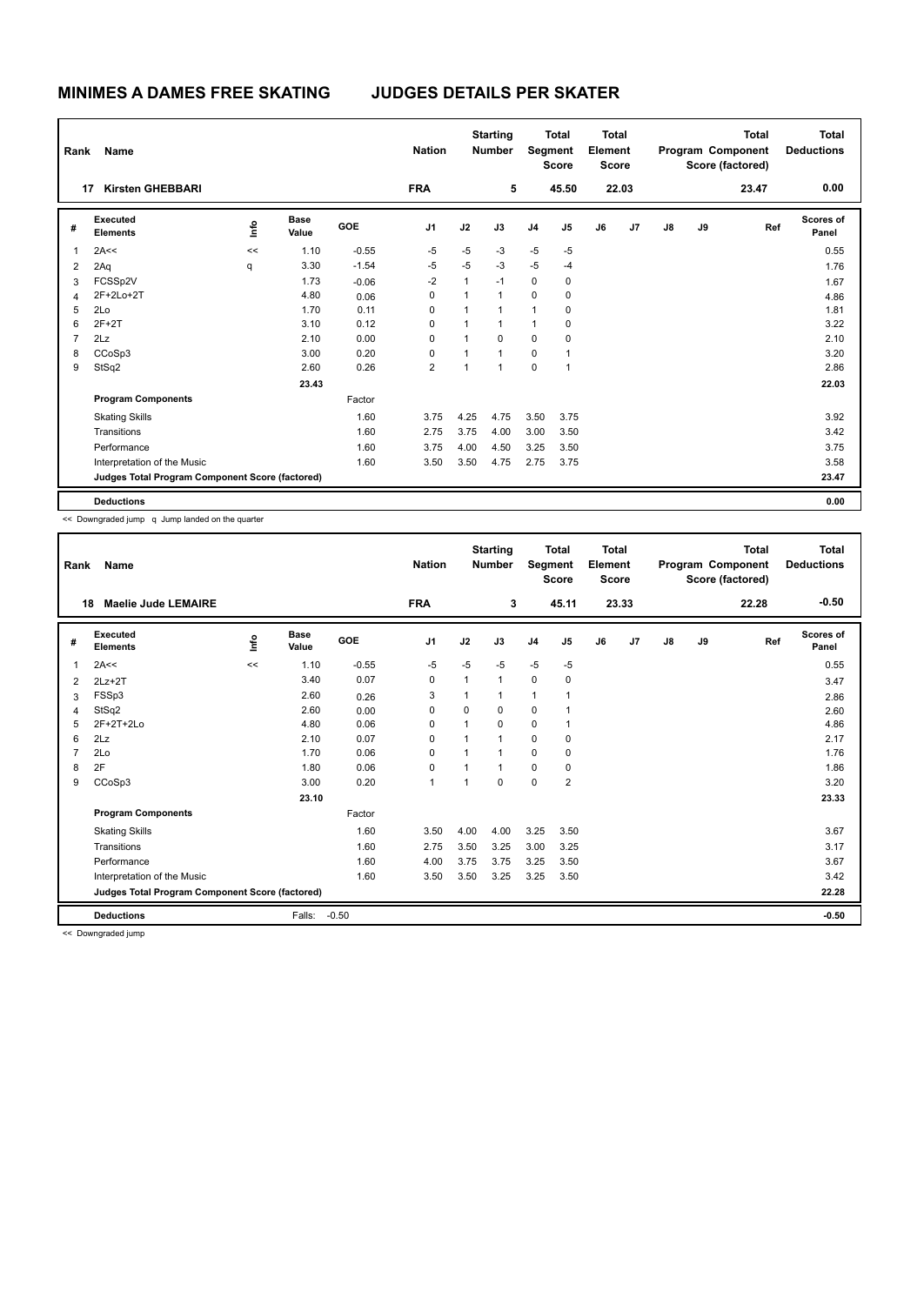| Rank           | Name                                            |         |                      |            | <b>Nation</b>  |                | <b>Starting</b><br><b>Number</b> | Segment        | <b>Total</b><br><b>Score</b> | <b>Total</b><br>Element<br>Score |       |    |    | <b>Total</b><br>Program Component<br>Score (factored) | Total<br><b>Deductions</b> |
|----------------|-------------------------------------------------|---------|----------------------|------------|----------------|----------------|----------------------------------|----------------|------------------------------|----------------------------------|-------|----|----|-------------------------------------------------------|----------------------------|
|                | <b>Samsha BENARAB</b><br>19                     |         |                      |            | <b>FRA</b>     |                | 1                                |                | 44.69                        |                                  | 23.46 |    |    | 21.73                                                 | $-0.50$                    |
| #              | Executed<br><b>Elements</b>                     | lnfo    | <b>Base</b><br>Value | <b>GOE</b> | J <sub>1</sub> | J2             | J3                               | J <sub>4</sub> | J5                           | J6                               | J7    | J8 | J9 | Ref                                                   | Scores of<br>Panel         |
| 1              | 2F+2T+2Lo<                                      | $\prec$ | 4.46                 | $-0.90$    | $-5$           | $-5$           | $-5$                             | $-5$           | $-5$                         |                                  |       |    |    |                                                       | 3.56                       |
| 2              | 2A<                                             | $\prec$ | 2.64                 | $-1.14$    | $-5$           | $-3$           | -3                               | $-5$           | $-5$                         |                                  |       |    |    |                                                       | 1.50                       |
| 3              | $2Lz!+2T$                                       |         | 3.40                 | $-0.07$    | $-1$           | 0              | $-2$                             | $\mathbf 0$    | 0                            |                                  |       |    |    |                                                       | 3.33                       |
| 4              | FSSp3                                           |         | 2.60                 | 0.17       | 1              | 1              | $\mathbf 0$                      | 1              | 0                            |                                  |       |    |    |                                                       | 2.77                       |
| 5              | 2Lz                                             |         | 2.10                 | 0.14       | $\Omega$       | 1              | $\mathbf 0$                      | 1              | 1                            |                                  |       |    |    |                                                       | 2.24                       |
| 6              | 2F                                              |         | 1.80                 | 0.18       | 1              | 1              | $\mathbf{1}$                     | 1              | 0                            |                                  |       |    |    |                                                       | 1.98                       |
| $\overline{7}$ | CCoSp3                                          |         | 3.00                 | $-0.20$    | $-1$           | 1              | $-1$                             | 0              | $-2$                         |                                  |       |    |    |                                                       | 2.80                       |
| 8              | StSq3                                           |         | 3.30                 | 0.11       | $-1$           | 1              | $\mathbf 0$                      | $\mathbf{1}$   | 0                            |                                  |       |    |    |                                                       | 3.41                       |
| 9              | 2Lo                                             |         | 1.70                 | 0.17       | 1              | $\overline{1}$ | $\overline{1}$                   | $\overline{1}$ | 0                            |                                  |       |    |    |                                                       | 1.87                       |
|                |                                                 |         | 25.00                |            |                |                |                                  |                |                              |                                  |       |    |    |                                                       | 23.46                      |
|                | <b>Program Components</b>                       |         |                      | Factor     |                |                |                                  |                |                              |                                  |       |    |    |                                                       |                            |
|                | <b>Skating Skills</b>                           |         |                      | 1.60       | 3.00           | 4.00           | 2.75                             | 3.75           | 3.50                         |                                  |       |    |    |                                                       | 3.42                       |
|                | Transitions                                     |         |                      | 1.60       | 2.75           | 3.75           | 2.50                             | 3.50           | 3.75                         |                                  |       |    |    |                                                       | 3.33                       |
|                | Performance                                     |         |                      | 1.60       | 3.50           | 4.25           | 2.75                             | 3.75           | 3.50                         |                                  |       |    |    |                                                       | 3.58                       |
|                | Interpretation of the Music                     |         |                      | 1.60       | 3.00           | 4.00           | 3.00                             | 3.50           | 3.25                         |                                  |       |    |    |                                                       | 3.25                       |
|                | Judges Total Program Component Score (factored) |         |                      |            |                |                |                                  |                |                              |                                  |       |    |    |                                                       | 21.73                      |
|                | <b>Deductions</b>                               |         | Falls:               | $-0.50$    |                |                |                                  |                |                              |                                  |       |    |    |                                                       | $-0.50$                    |

< Under-rotated jump ! Not clear edge

| Rank           | Name                                            |    |                      |         | <b>Nation</b>  |          | <b>Starting</b><br><b>Number</b> |                | <b>Total</b><br>Segment<br><b>Score</b> | <b>Total</b><br>Element<br><b>Score</b> |       |               |    | <b>Total</b><br>Program Component<br>Score (factored) | Total<br><b>Deductions</b> |
|----------------|-------------------------------------------------|----|----------------------|---------|----------------|----------|----------------------------------|----------------|-----------------------------------------|-----------------------------------------|-------|---------------|----|-------------------------------------------------------|----------------------------|
| 20             | <b>Yana PECHENIK</b>                            |    |                      |         | <b>FRA</b>     |          | 8                                |                | 44.65                                   |                                         | 23.55 |               |    | 21.60                                                 | $-0.50$                    |
| #              | Executed<br><b>Elements</b>                     | ۴٥ | <b>Base</b><br>Value | GOE     | J1             | J2       | J3                               | J <sub>4</sub> | J5                                      | J6                                      | J7    | $\mathsf{J}8$ | J9 | Ref                                                   | <b>Scores of</b><br>Panel  |
| 1              | 2A                                              |    | 3.30                 | $-0.33$ | $-1$           | $-1$     | $-1$                             | $-1$           | $-1$                                    |                                         |       |               |    |                                                       | 2.97                       |
| 2              | 2F+1Eu+2F                                       |    | 4.10                 | 0.00    | 0              | 0        | 0                                | 0              | 0                                       |                                         |       |               |    |                                                       | 4.10                       |
| 3              | 2A                                              |    | 3.30                 | $-1.65$ | $-5$           | $-5$     | $-5$                             | $-5$           | $-5$                                    |                                         |       |               |    |                                                       | 1.65                       |
| 4              | FSSp2                                           |    | 2.30                 | $-0.38$ | $-2$           | 0        | $-2$                             | $-1$           | $-2$                                    |                                         |       |               |    |                                                       | 1.92                       |
| 5              | 2Lz                                             |    | 2.10                 | 0.00    | $\Omega$       | $\Omega$ | 0                                | $-1$           | 0                                       |                                         |       |               |    |                                                       | 2.10                       |
| 6              | $2Lo+1Lo$                                       |    | 2.20                 | 0.00    | $\Omega$       | $\Omega$ | 0                                | 0              | 0                                       |                                         |       |               |    |                                                       | 2.20                       |
| $\overline{7}$ | 2Lz                                             |    | 2.10                 | 0.00    | $\mathbf 0$    | 0        | 0                                | $\mathbf{1}$   | 0                                       |                                         |       |               |    |                                                       | 2.10                       |
| 8              | StSq3                                           |    | 3.30                 | 0.11    | 1              | $-1$     | 1                                | $-1$           | 1                                       |                                         |       |               |    |                                                       | 3.41                       |
| 9              | CCoSp3                                          |    | 3.00                 | 0.10    | $\overline{1}$ | $\Omega$ | $\Omega$                         | $\mathbf 0$    | $\overline{1}$                          |                                         |       |               |    |                                                       | 3.10                       |
|                |                                                 |    | 25.70                |         |                |          |                                  |                |                                         |                                         |       |               |    |                                                       | 23.55                      |
|                | <b>Program Components</b>                       |    |                      | Factor  |                |          |                                  |                |                                         |                                         |       |               |    |                                                       |                            |
|                | <b>Skating Skills</b>                           |    |                      | 1.60    | 3.50           | 3.50     | 3.50                             | 3.25           | 3.75                                    |                                         |       |               |    |                                                       | 3.50                       |
|                | Transitions                                     |    |                      | 1.60    | 3.75           | 3.25     | 3.75                             | 3.50           | 3.75                                    |                                         |       |               |    |                                                       | 3.67                       |
|                | Performance                                     |    |                      | 1.60    | 3.00           | 3.50     | 3.00                             | 3.00           | 3.25                                    |                                         |       |               |    |                                                       | 3.08                       |
|                | Interpretation of the Music                     |    |                      | 1.60    | 3.00           | 3.25     | 3.25                             | 3.25           | 3.25                                    |                                         |       |               |    |                                                       | 3.25                       |
|                | Judges Total Program Component Score (factored) |    |                      |         |                |          |                                  |                |                                         |                                         |       |               |    |                                                       | 21.60                      |
|                | <b>Deductions</b>                               |    | Falls:               | $-0.50$ |                |          |                                  |                |                                         |                                         |       |               |    |                                                       | $-0.50$                    |